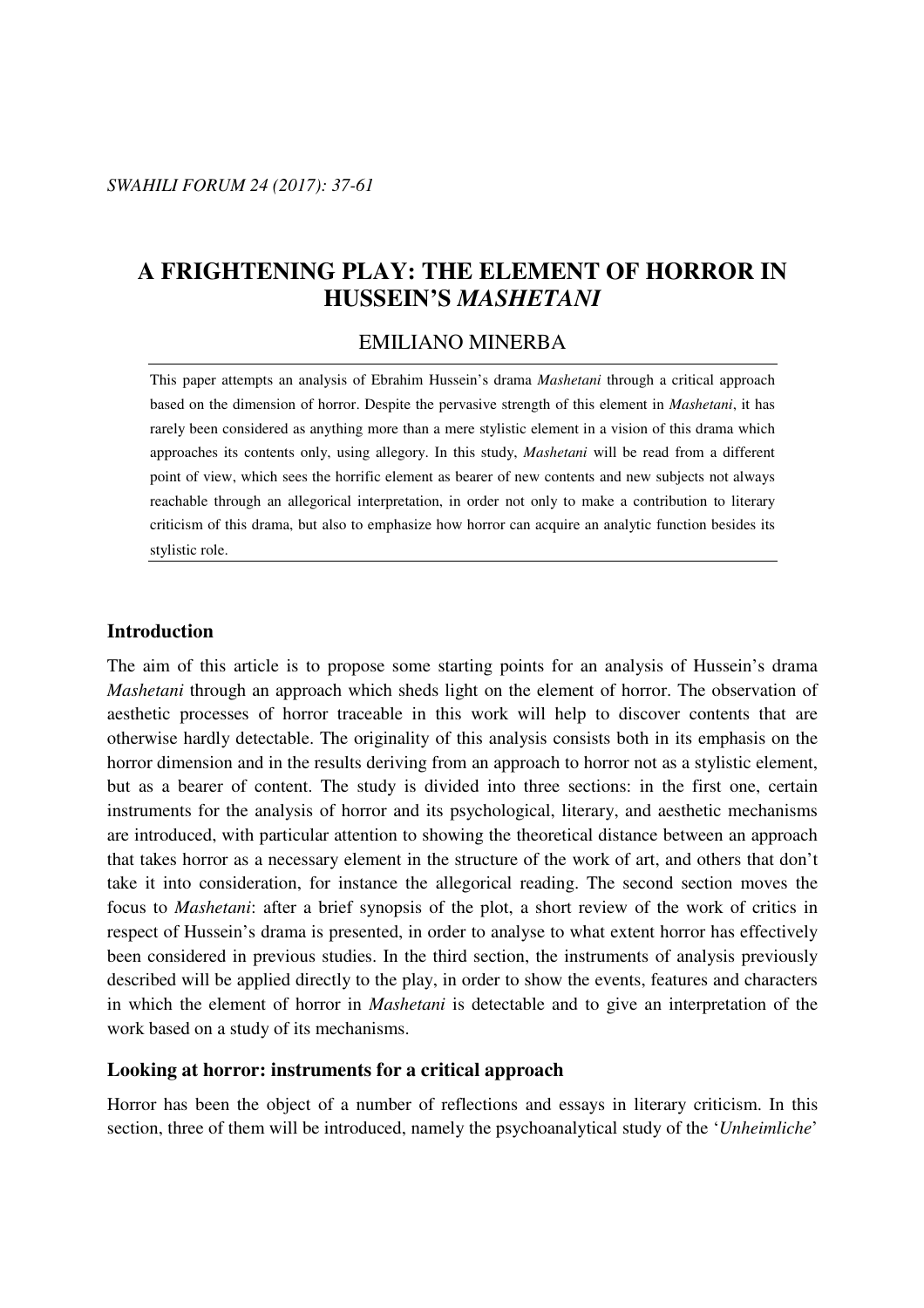(approximately translatable as "the uncanny"), by Freud (1919), Cvetan Todorov's (1970) concept of the 'fantastic genre' and, finally, Noël Carroll's (1990) philosophical investigation of the aesthetics of horror. Despite the fact that these studies start from independent premises and arrive at different conclusions about the nature and the mechanisms of horror, their results are not in contradiction to each other and can give the reader a deeper comprehension of this feeling as it shows itself in literature.

Although Freud's aim in his essay *Das Unheimliche* (1919) was to give a psychoanalytical explanation of this feeling rather than a review of its functions in literature, he himself notes at the very beginning that the feeling of the *Unheimliche* represents a rare merging point between psychoanalysis and aesthetics (Freud 1991: 269); furthermore, later in the same essay he analyses a horror tale, *The Sandman* by E.T.A. Hoffmann, in order to throw light on the psychic process at the basis of this emotion (Freud 1991: 278-285).

Freud begins with the assumption that the *Unheimliche* is the feeling of discomfort caused by something that is not understandable, acceptable, or familiar to us, as the etymology of the term clearly shows: *unheimlich* is the opposite of *heimlich*, "familiar, well known, cosy (for example, a place)" (Freud 1991: 272-273). Continuing his reflections on the literal meaning of the term, Freud notes that *heimlich* possesses a second meaning, namely "private, secret, closed to the outside" (Freud 1991: 274): consequently, transferring this connotation to the term *unheimlich* gives it a second meaning: "*It is said to be* 'Unheimlich' *everything that ought to have remained… hidden and secret, but has arisen to one's perception*" (Schelling in Freud 1991: 275).[1](#page-1-0)

Freud interprets Schelling's definition from the psychoanalytical point of view, stating that we experience the *Unheimliche* when our infantile beliefs, fears and certainties, later denied and removed as we enter adulthood, are "pulled out" of our subconscious by an event that makes us doubt what we know to be true (Freud 1991: 285-288). For example, in their first years, children normally believe that their life will have no end; later, they know and accept the reality of death. In their adulthood, however, any event that may be related to that former belief (for example seeing a supposed ghost) makes them doubt that life ends with death. This

<span id="page-1-0"></span><sup>1</sup> Because of the complexity of the image created by the etymology and the literal meaning of the term *Unheimliche*, as used by Freud to explain the concept, here we will always use the original German terms (*unheimlich* as adjective and the *Unheimliche* for the substantivized form), instead of English equivalents like *uncanny*.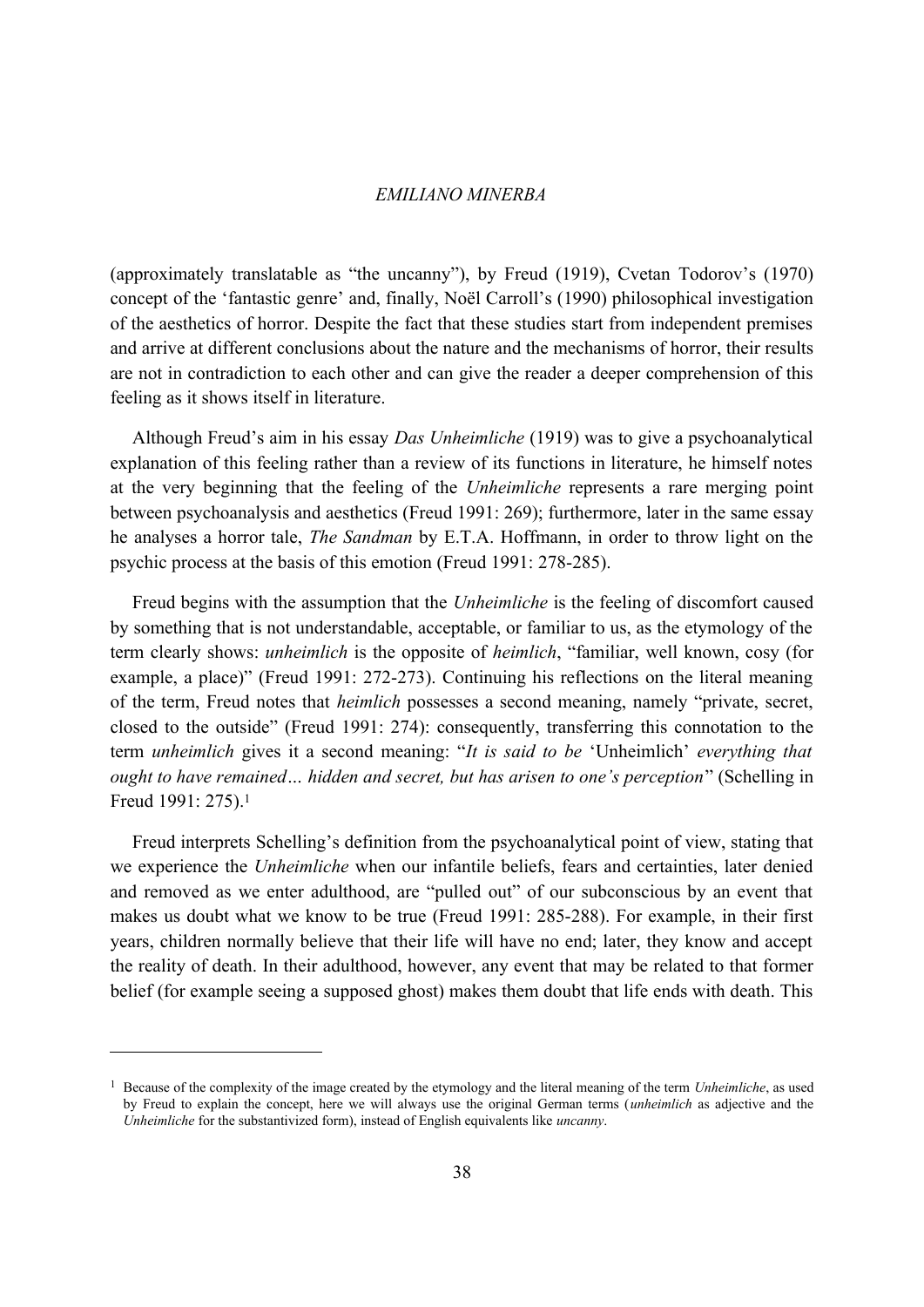doubt is no longer accepted with the serenity of childhood, but accompanied by the discomfort of the *Unheimliche* (Freud 1991: 286-287).

The concept of the *Unheimliche* as the destabilizing mechanism caused by something unexplainable and unacceptable that rises to the level of our consciousness has an important role in the analysis of *Mashetani*, as I will point out later. Freud, discussing the aesthetic role of the *Unheimliche* in literature, argues that the monsters and the fantastic antagonists of fairy tales don't generally give rise to this feeling in the reader because of the overtly unreal nature of the setting. By contrast, the *Unheimliche* is generated by a literary work which presents a setting that the reader can in a certain way recognize as his own, in which something unexplainable and destabilizing occurs (Freud 1991: 303-304). The allegorical interpretation of a literary work thus excludes an *unheimlich* reading of it.

The conflict between an allegorical reading and one which accepts the story as real is better analysed by Todorov.

The approach proposed by him in his work *Introduction à la littérature fantastique* (1970) has different premises: here the aim is to define a literary genre on the basis of its formal<sup>[2](#page-2-0)</sup> mechanism, and not the emotional response of the reader, which, as Todorov notes, is too subjective to be used as a criterion of analysis (Todorov 2011: 38). In his essay, Todorov defines the *fantastic* as the genre which makes the reader hesitate between two interpretations of the narrated events: one of them sees the story as real, and the other one as imaginary. These two interpretations correspond to two genres, namely the *strange* (in which the narrated events, however unusual and extraordinary, finally reveal themselves to be real and plausible) and the *marvellous* (in which the events are undoubtedly a product of the imagination and cannot possibly happen in reality): the fantastic thus represents a borderline between the strange and the marvellous (Todorov 2011: 45-46).

Even if Todorov's definition relies on a formal feature of the text rather than on the emotional response of the reader, the hesitation which he deals with can easily be compared to the discomforting feeling of the *Unheimliche*, or, more generally, to anxiety. As Todorov writes, "*Fear is often related to the fantastic*" (Todorov 2011: 38).

<span id="page-2-0"></span><sup>&</sup>lt;sup>2</sup> That is to say, abstract and describable independently of the content of the literary work.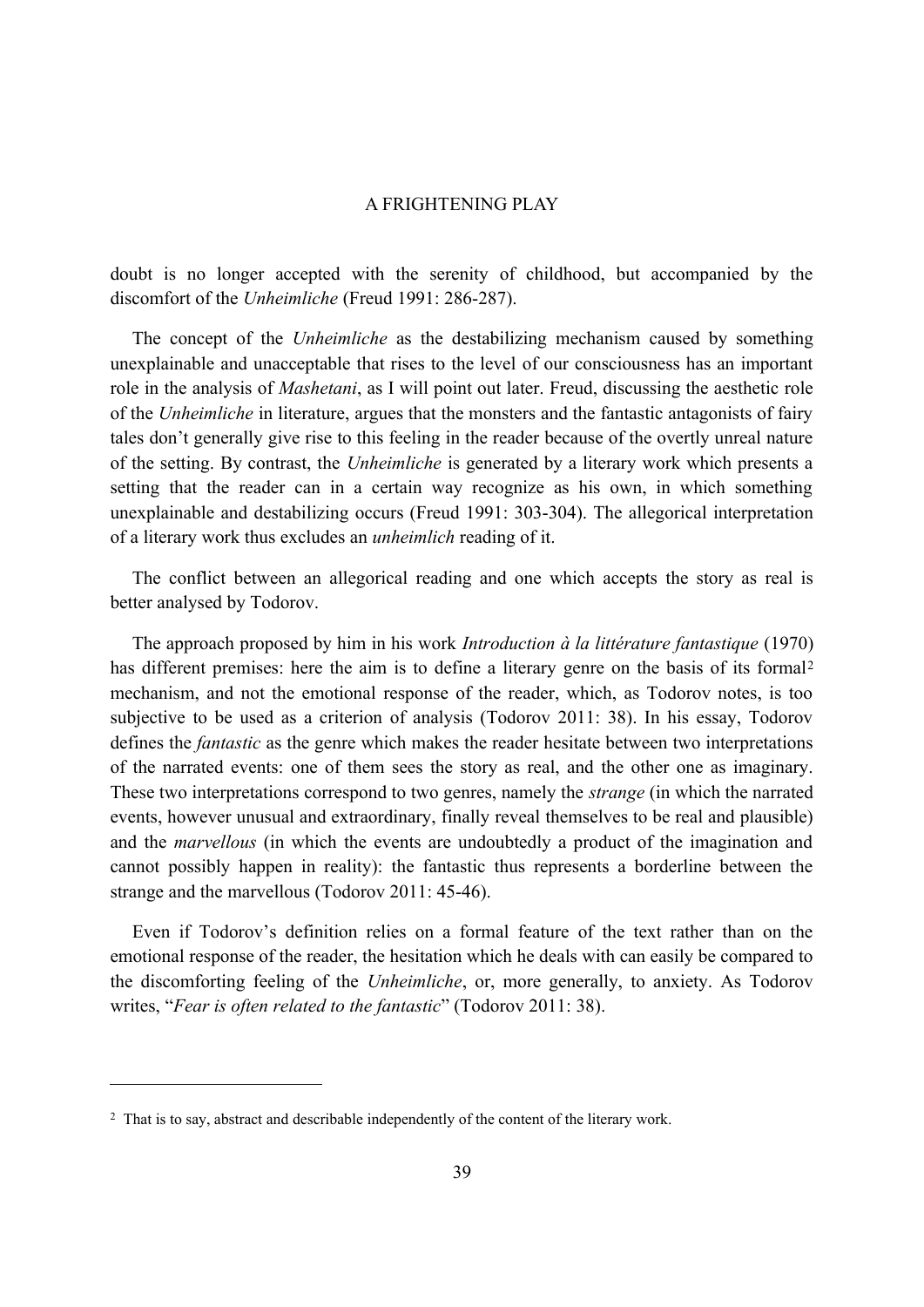In defining this genre, Todorov makes one more specification that reveals itself as fundamental in the analysis of a fantastic work: the necessity to avoid an allegorical interpretation of the text. In Todorov's opinion, once an allegorical approach is undertaken, the text is deprived of its representative function, and is seen as a set of symbols necessarily referring to a set of meanings outside it: questioning whether its internal setting is real or imaginary thus loses its importance (Todorov 2011: 35). This conclusion, although arising from a rather different assumption, can be compared to Freud's observation that the *Unheimliche* in literature can arise only when a real and plausible context is destabilized by an inexplicable and "uncanny" event (Freud 1991: 303-304): a reader is unlikely to be scared by an element, such as a monster, that he sees as an allegorical reference to an external concept. Furthermore, this justifies an analysis of *Mashetani* focusing on the element of horror that considers itself independent of the allegorical reading and the symbols that it identifies.

A third approach to horror literature (and art in general) has been proposed by the philosopher Noël Carroll. In his work *The Philosophy of Horror, or Paradoxes of the Hearth* (1990), he aims at examining aesthetically all the works of art that, from the second half of the 20th century, have been generally classified as 'horror'. His premise is thus pretheoretical.

Carroll specifies that his work is focused on only one of the term's connotations: the kind of horror generated by art, which he defines *art-horror* (Carroll 1990: 13); at the basis of the feeling of art-horror is the element of monstrosity. Carroll defines the concept of the monster in terms of three features: firstly, it must be imaginary, and therefore incompatible with our knowledge of reality (works in which fear derives from real or plausible elements are placed by Carroll in a different category, *works of terror*); secondly, it must represent a danger for the protagonist or his fellows; lastly, it must necessarily be *impure* (Carroll 1990: 15-25). By impurity he means the intrinsic capacity of the monster to generate disgust in the reader: the monster must represent an error of nature, something that cannot be conceived as existing at all (Carroll 1990: 27).

Referring to Mary Douglas' work *Purity and Danger*, Carroll goes on to consider the feature of impurity as deriving from a violation of the reader's cultural categories: the monster is seen as impure because, representing an essence that goes across various categories, it threatens the reader's vision of the world, and, consequently, cannot be seen as "regular" (Carroll 1991: 31). A particular kind of impurity makes the reader able to distinguish between two or more merging categories; nevertheless, he realizes that in the monster those categories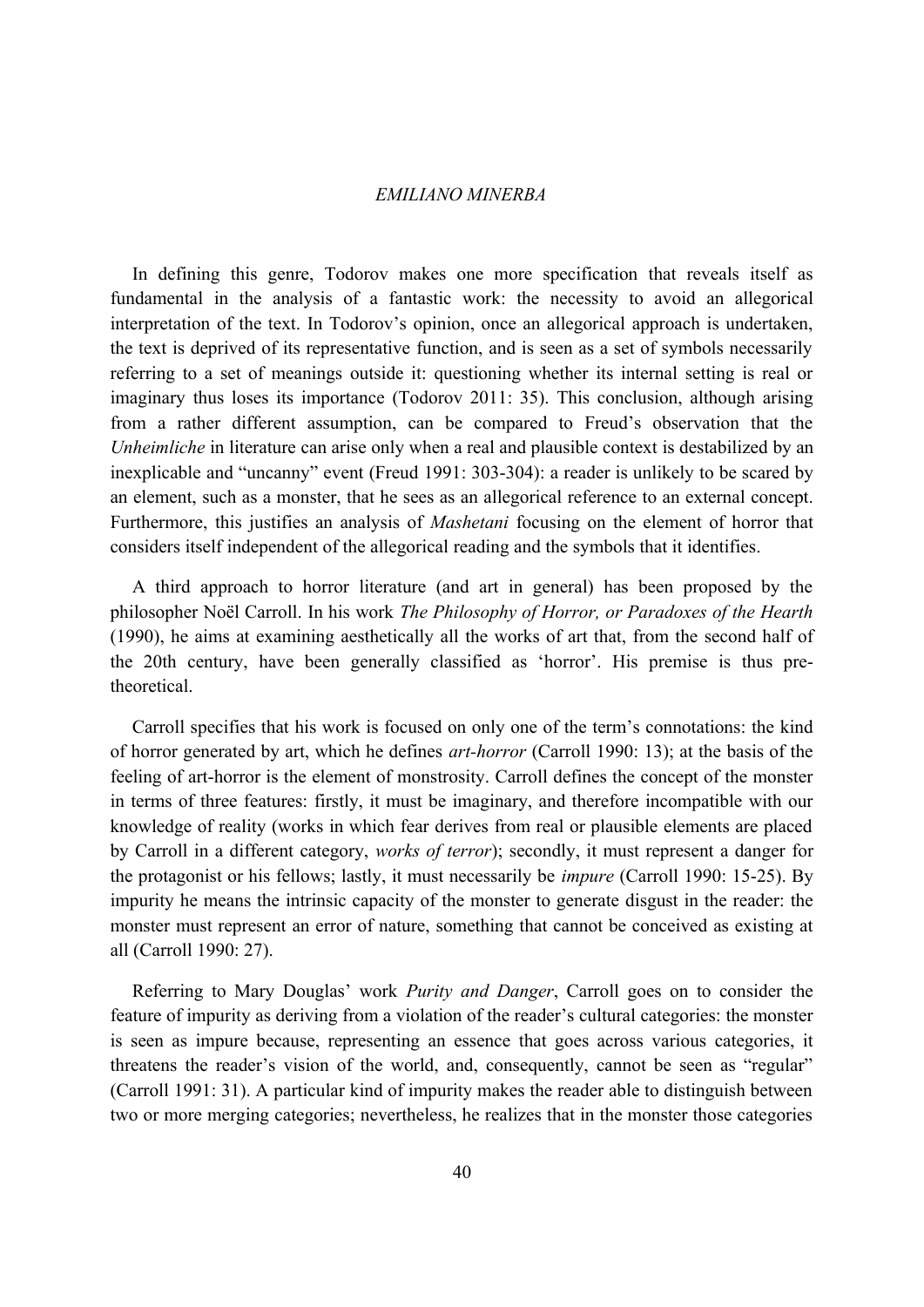are necessarily tied together, as in the case of the figure of the werewolf, which is not man and wolf at the same time, but which is between the two categories. This kind of merging is called *fission* (Carroll 1990: 45-46). The concepts of monstrosity and impurity as the result of crossing categories is a powerful instrument in the analysis of a work of horror, because it helps to examine the character of the monster by individuating the categories that compose it and the relations between them. Furthermore, Carroll's concept of impurity as a feeling of destabilization can easily be related to Todorov's hesitation in the face of a fantastic story, or to the discomfort caused by Freud's *Unheimliche*.

All these points of view can be used together, without creating contradictions, in the analysis of *Mashetani.* They are able to throw light on an element of the drama, the horrific one, that will reveal itself as bearing contents that are hardly approachable if it is ignored. The frightening elements in *Mashetani* are many and various, and involve different characterizations, settings and events; for all of them a parallel allegorical interpretation is of course possible, as many of the critics of this drama have shown in their literary studies. Thus, before analysing the horrific dimension of *Mashetani*, we will outline these elements in the drama and the allegorical values proposed for them.

#### **Mashetani as an allegorical drama**

According to Alain Ricard, *Mashetani*, published in 1971, represented the moment of greatest perplexity of Tanzanian critics regarding Hussein (Ricard 2000: 60). The protagonists of the drama are two boys, Juma and Kitaru. Juma is the descendant of an ancient family of *mabwanyenye*, Zanzibari landowners who led a plantation economy and who were dispossessed of all their property after the Afro-Shirazi Party's revolution (1964). Kitaru belongs to the new bourgeoisie of the *wanaizi*, families coming from pre-unification Tanganyika which, thanks to their Western education, are able to occupy various positions in the new administration, gaining wealth and social importance. Juma and Kitaru are connected by a solid friendship, although, as the drama goes on, it becomes the object of growing uncertainty.

Composed in four acts, the drama begins by showing two friends, Juma and Kitaru, in front of a baobab tree, playing what they call *mchezo wa Shetani na Binadamu*, "the Play[3](#page-4-0) of the

<span id="page-4-0"></span><sup>3</sup> Here we have preferred to translate the word *mchezo* as "play", rather than "game", as for example Ricard does: the term "play" reproduces better the polysemy of the Swahili word, which can refer both to a game and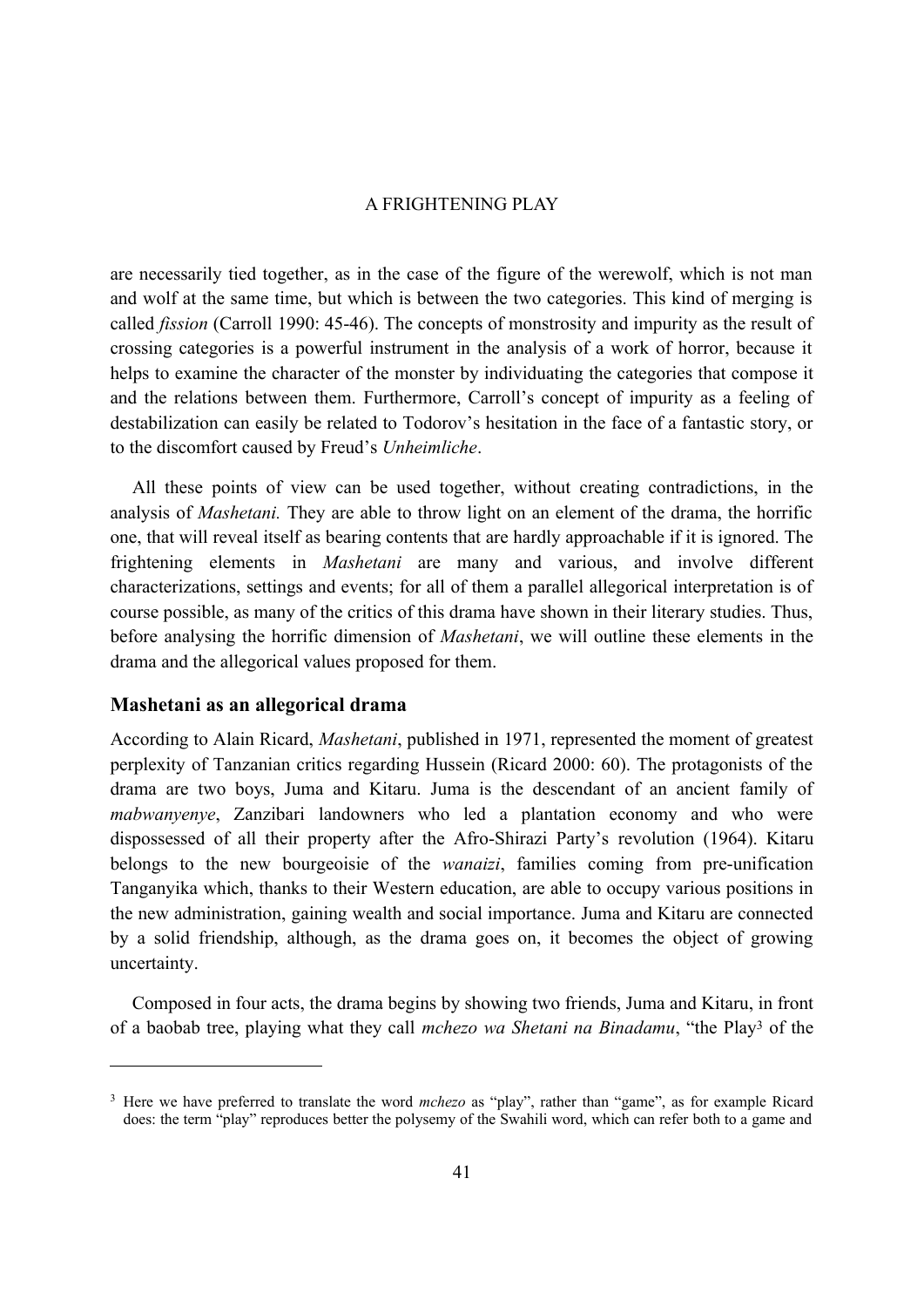Demon and the Man", in which Juma plays the role of the Demon, and Kitaru that of the Man. During the Play, the Demon is presented as a powerful and eerie character, who shows his great power to the Man, in order to subjugate him: by doing so, he arouses in the Man a feeling of fear and reverence towards him. After having imposed upon the Man, the Demon manages to deceive him by presenting himself as a friend of his; but the Man detects the Demon's deception and fights against his hegemony, declaring that he wants to kill him. The Demon lets the Man do that: the two enemies celebrate his death, as requested by the Demon, with a waltz, and immediately after the Man stabs the Demon with a knife given to him by his enemy himself. However, even after killing the Demon, the Man still feels his influence in his mind, and runs away completely scared, leaving the baobab tree and his friend, Juma, alone.

In Act 2 a new setting is presented: Kitaru's mind, illuminated by a red light which gets progressively darker and darker, and in which a scaring laughter is continuously heard. Apparently unaware of this laughter, Juma and Kitaru are planning an evening at the cinema, but then they call it off; during their conversation, Kitaru begins to feel that something strange has happened to their friendship and is threatening to ruin it. Meanwhile, Kitaru's father arrives at their home, singing a song in English and wanting to show his brand new Mercedes Benz to his family and Juma. But after talking with his son about Demons, Kitaru's father feels worried about him and calls a doctor, who, once he has examined the boy, declares him to be ill, admitting that he knows no therapy for him.

In Act 3 we return to the original setting, outside Kitaru's mind: Juma, after listening to his grandmother's nostalgic memories of the time of the Zanzibari landowners' hegemony, is sitting in a bar, wondering if his friendship with Kitaru will endure, despite the increasing social and ideological gap between them. In the meantime, two men at the next table are talking about the glorious future that they expect for themselves as members of the new ruling class of independent Tanzania.

In Act 4 the two friends meet again at Kitaru's home. Juma discovers that his friend, after running away from the Play, has come back home and fallen asleep, having a terrible dream. After that, Juma and Kitaru decide to go back to the baobab and enact the Play once more, in order to understand what is causing the ruin of their friendship. But when they arrive there,

to a theatrical piece. In this article, the piece played by Juma and Kitaru in the first act of *Mashetani* will be always referred to as to the Play, with a capital letter.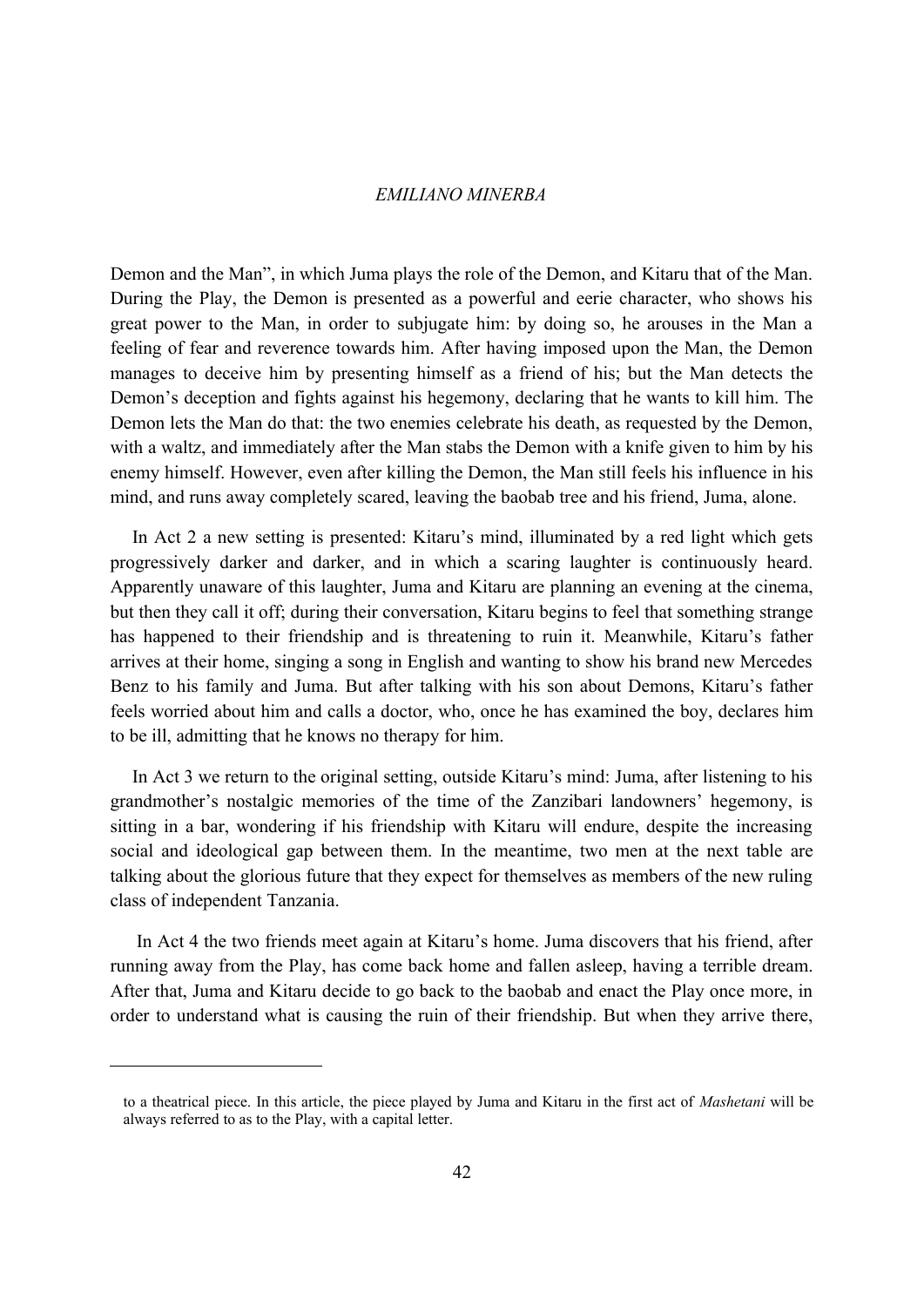Kitaru insists on acting the Demon's role: this results in the two friends arguing and, soon, fighting. Once they stop fighting, Juma tells Kitaru that their friendship can no longer exist, and, despite his friend's insistences to the contrary, he leaves him alone near the baobab.

The complexity of the plot, together with the references to the political history of the country, has made *Mashetani* the object of many literary studies. In the next section, some of the conclusions of these studies will be presented: one feature that will be revealed is the allegorical approach, common to all of them.

#### **Allegorical readings of the drama**

In *Ebrahim Hussein: Swahili Theatre and Individualism*, Ricard observes, with reference to *Mashetani*, that this drama has often been read by critics as a parable of the class conflicts that shaped the young socialist and independent Tanzania (Ricard 2000: 58).

The critical studies examined by Ricard generally try to identify specific elements in the drama (characters, events, objects, etc.), and to read each of them as an allegorical reference to external elements, usually belonging to the socio-political context which saw the drama being published. For example, quoting Mvungi (Ricard 2000: 58):

*Mwandishi anatumia fumbo la shetani na binadamu kuonyesha matatizo yanayokabili watu waliotawaliwa kwa muda mrefu.*

The writer uses the "riddle, parable" of the demon and the man to show problems coming to the surface in people who were dominated for a long time (Ricard 2000: 60).

Later in Ricard's text, another quotation from Mvungi explains the laughter coming from off the stage at several moments of the drama as a symbol of the colonialists:

*Vivyo hivyo, wakoloni walipotoa uhuru walitucheka kama vile wanajua tutashindwa kujiendesha. Kwa hiyo, muda wote tunapogongana wenyewe kwa sababu ya mfumo tuliorithi, wao wanatucheka kwa mbali.*

The colonialists granted independence, but they laughed because they knew that we could not succeed in governing ourselves. So, every time we bungle up because of the structures we have inherited, they laugh at us from afar.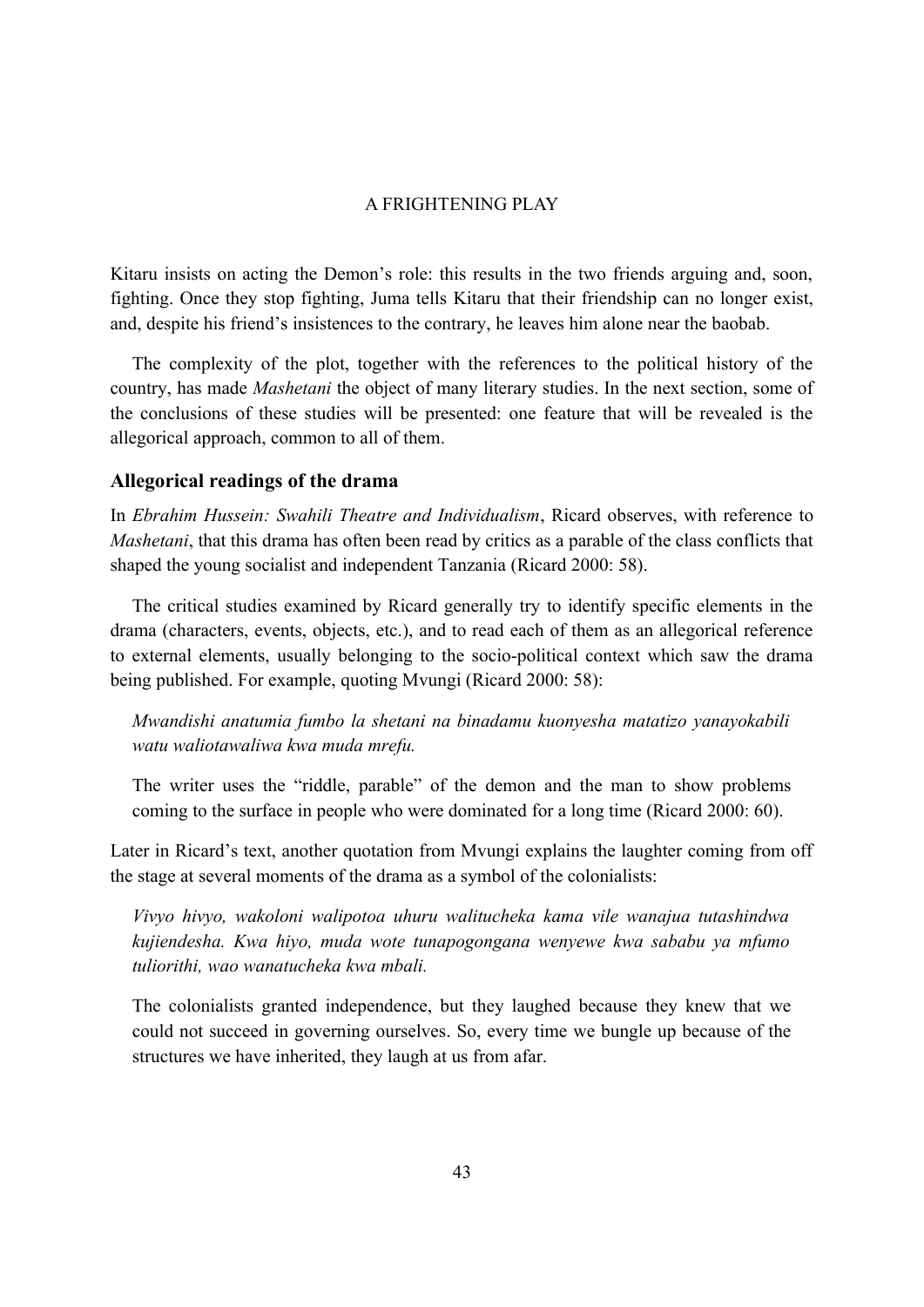Topan, quoted in Ricard's work, also reads the Play of the Demon and the Man as a composition of allegorical symbols, in which not only the characters, but even the setting and the objects are references to elements external to the drama (Ricard 2000: 60):

*Uhusiano baina ya binadamu na shetani unakuwa uhusiano baina ya wazalendo na Mkoloni kwenye mazingira ya mbuyu: siasa. Mbuyu ni siasa; Shetani huwaingia watu mbuyuni, mkoloni huwaingia watu kisiasa. Wazalendo wanataka waungane, wawe kitu kimoja, wawe huru. Wanataka wapate uhuru kamili, uhuru kisiasa, uhuru kiuchumi, uhuru kiutamaduni. Mkoloni, shetani, hapendezwi na jambo hilo.*

The relationship between man and the demon is the relationship between patriots and colonialists in the baobab context: that is to say, in politics. The demon possesses the men at the baobab. Colonialism takes possession of men through politics. The patriots want unity, political, economic, and cultural freedom. The colonialist, the demon, does not want to hear talk of that.

Therefore, in Topan's opinion, the Demon, the Man and the Baobab are respectively symbols of the colonialists, the patriots and politics. Furthermore, Topan sees a fourth symbol, the knife, as a reference to the political power passed on from the colonialists to the new state (Ricard 2000: 60). An allegorical approach has also been proposed by other scholars, such as R. M. Wafula.

In his book *Ushairi wa Tamthilia. Historia na Maendeleo Yake*, Wafula's aim is to analyse in which way the figure of the Demon is used to show different dimensions of the decadence that characterizes African societies, together with possible ways to overcome this situation (Wafula 2003: 168). His reading, like Topan's, is related to colonialism; but, differently from him, *Ukoloni mkongwe* here is just a landscape in which other questions are asked, especially those regarding men's relations and lives after the end of colonialism (Wafula 2003: 169). For example, Wafula claims that "*the story of the Demon and the Man is an allegory of the way a man prepares to face both economic and inner, personal problems*" (Wafula 2003: 172, my translation[4](#page-7-0)). An interesting point in Wafula's reading is his analysis of the transformation happening during the Play: Juma and Kitaru, from being two simple actors, turn completely into the characters they first were representing. In Wafula's vision, the deterioration of Juma's

<span id="page-7-0"></span><sup>4</sup> *Hadithi ya Shetani na Binadamu ni istiara inayoigiza jinsi mtu anavyojizatiti kukabiliana na matatizo ya kiuchumi na kihisia.*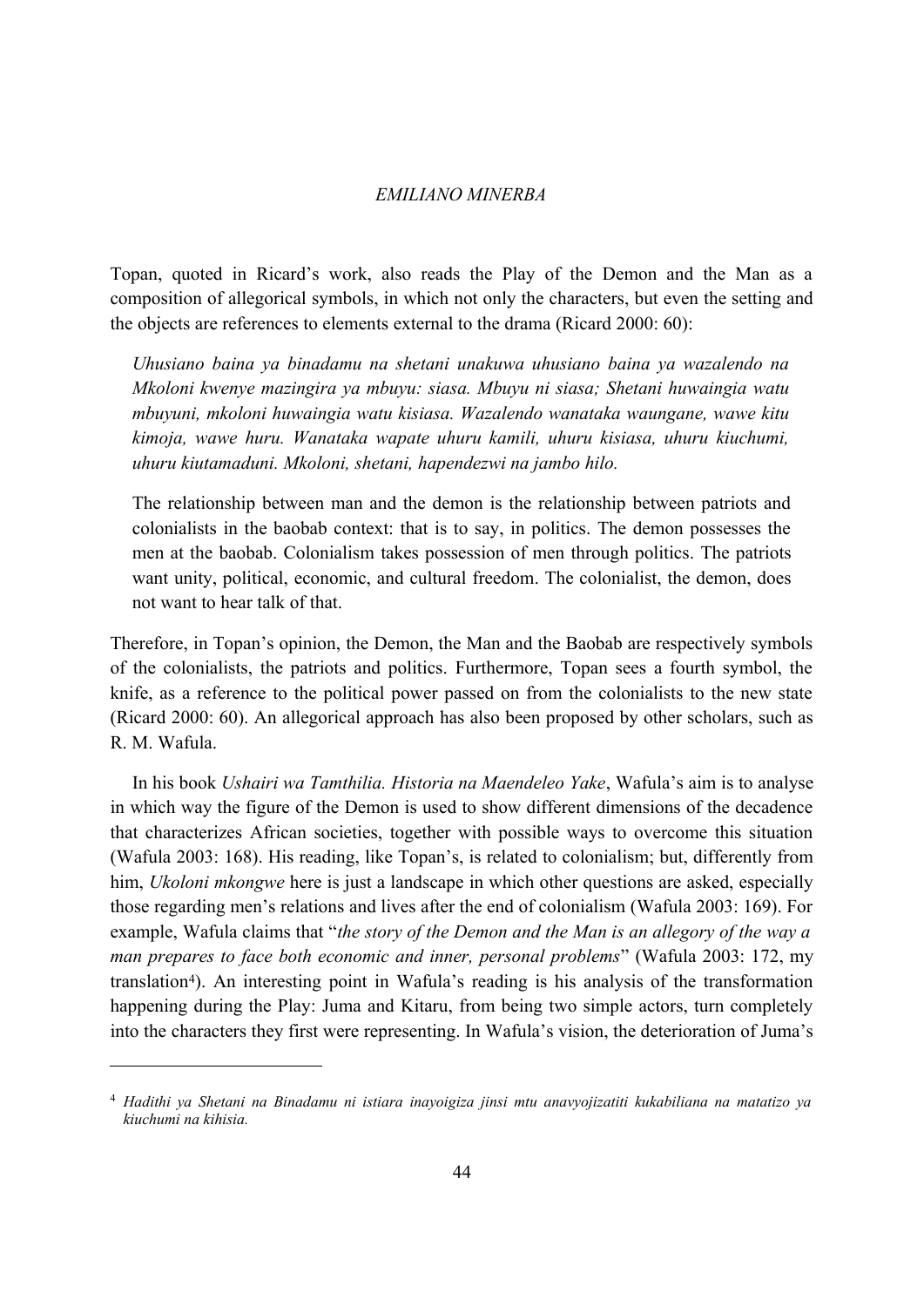and Kitaru's friendship is itself an allegory of the political contrasts between their two social classes, as well as a symbol of the struggle between man's active will to control his world: with this presumption, the scholar manages to explain the "transformation" of Juma and Kitaru as a way to make this symbolization evident (Wafula 2003: 172). At the base of this transformation, there is an allegory-oriented observation.

Among other symbolizations detected by Wafula, there is the Demon's scary laughter (*kicheko kinachotisha*), which, in its inner contradiction of being a positive but actually frightening event, represents the double face of the Demon (namely, politics and economy): it can both support and oppose men's wills (Wafula 2003: 173).

A last interesting allegorical symbol discussed by Wafula refers to a particular moment of the Play between the Demon and the Man: in order to establish his control over the Man, the Demon asks him to say a word in '*demonic language*'. The Man starts pronouncing a word of unclear meaning, '*Gashalazeritwas*', repeating it several times until he begins feeling pain and bleeds (Hussein 1971: 3-4). Wafula reads this moment as the state of cultural alienation that colonialism has imposed on Africa: this alienation has grown up in African minds through learning the colonial language – here directly represented by the '*demonic language*' – which has confused and enslaved thoughts. The scholar quotes Mugambi's opinion that *Gashalazeritwas* derives from an English expression, '*Gush it all as it was*': the dominated mind must let his whole culture and tradition gush out of him and become a *tabula rasa* for the colonialist (Wafula 2003: 180-181).

In his work Wafula gives explanations for many other elements of the drama; here, it is important to underline that his reflections are always based on an allegorical approach. Even the elements most evidently related to fear or mystery, such as the scary laughter and the "real" transformation of Juma and Kitaru into the Demon and the Man, are subjected to this kind of interpretation: in this way, as Todorov (2011: 35) says, the feature of being horrific is necessarily lost in the allegorical meaning.

The allegorical readings of *Mashetani* are undoubtedly able to disclose the drama's contents and questions at a great level of depth. Themes like the colonialism legacy or the emergence of a new ruling class are present in Hussein's work: a sufficient example is in Act 3, Scene 2, where two men sitting near Juma's table in a bar are talking about their social climbing in independent Tanzania, in a continuous code-switching between Swahili and English (Hussein 1971: 40-44). The reading presented in the next section does not deny the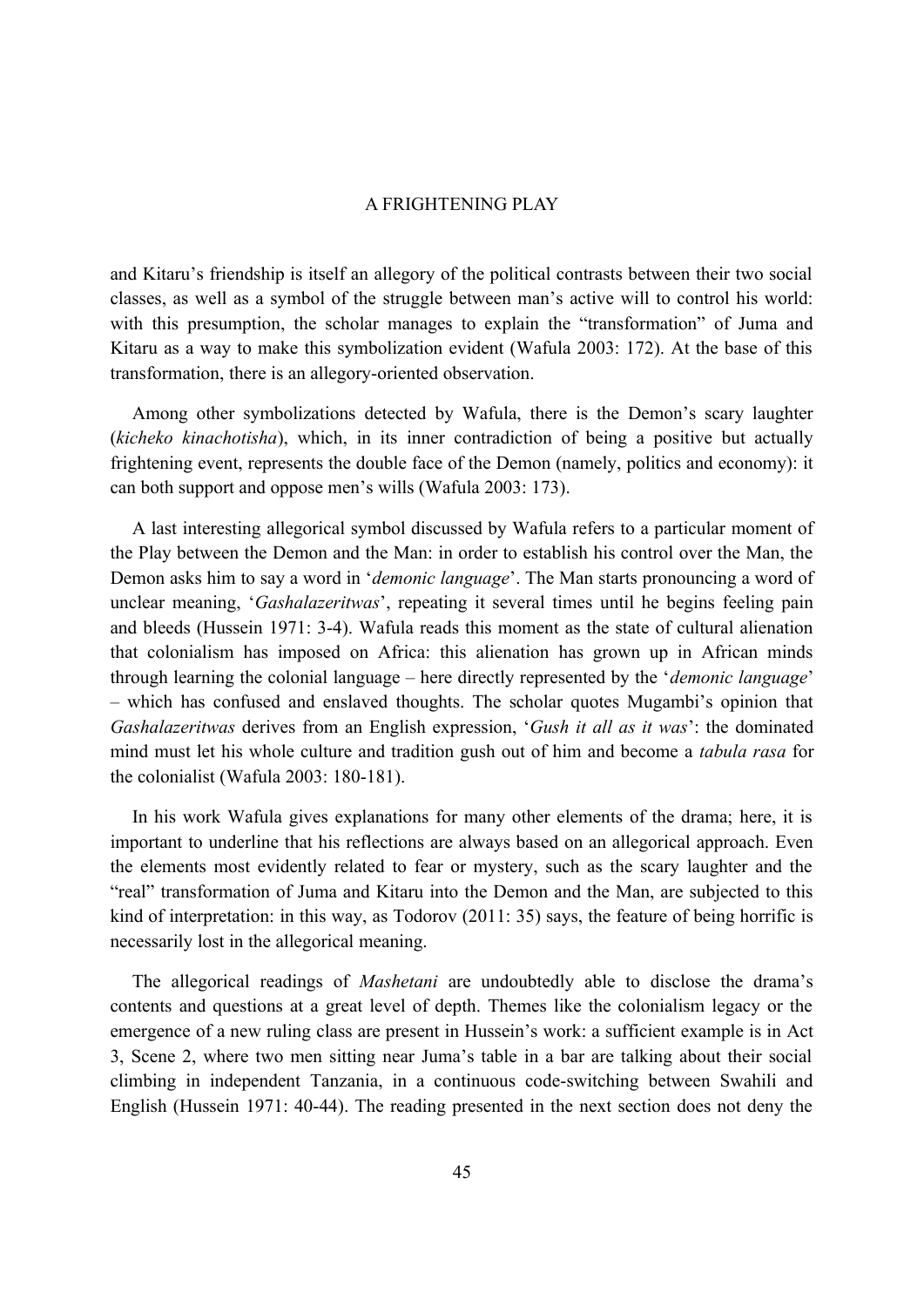contributions made by these studies. On the contrary, it sees in them a fundamental point of departure, rather than a finishing line, and tries to combine them with the study of aesthetic processes of horror present in the drama in order to reach a more exhaustive interpretation. This analysis will be centred on the character who, more than all the others, transports this horrific element: the Demon.

## *Mashetani* **as a horror drama**

Act 1 opens with the beginning of the Play: Juma, standing with Kitaru in front of a baobab tree, announces to an audience that they are about to take on the roles of the Demon and the Man (Hussein 1971: 1). It would be interesting to ask whether the audience Juma is talking to coincides with the real general public in front of the actors, or is a fictitious audience which the characters imagine. However, the audience does not take any active role nor is it represented by an actor. What is undoubtedly there, instead, is the *mbuyu*, the baobab tree that will be the setting of the Play. Both Wafula (2003: 172) and Ricard (2000: 55) mention that the baobab tree is inhabited by spirits and demons; some proverbs reflect this traditional belief, such as *Kila shetani na mbuyu wake*[5](#page-9-0). As mentioned above, scholars have seen in the baobab an allegorical symbol for politics; nevertheless, it is interesting to note that, through the baobab, the Demon is represented as a traditional kind of spirit, the *Shetani*, which is well known along the Swahili coast and whose origins are traced back to the *Šaytān* of the Arab-Islamic world.

## **The** *Šaytān* **: behind Hussein's Shetani**

After announcing the beginning of the Play, Juma enters the baobab's cavity. He comes out after a long time, sweating and with a changed face (Hussein 1971: 1). With his first lines he introduces himself as the *Shetani* (Hussein 1971: 1-2[6](#page-9-1)):

*Unanijua mimi nani? Mimi Shetani. Siyo jini wala kuhani. Mimi Shetani.*

Do you know who I am? I am the *Shetani*. Neither a *jini* nor a *kuhani*. I am the *Shetani*.

<span id="page-9-0"></span><sup>5</sup> http://swahiliproverbs.afrst.illinois.edu/kindness.html

<span id="page-9-1"></span><sup>6</sup> From here on, all translations of the quoted texts are mine, except where otherwise indicated.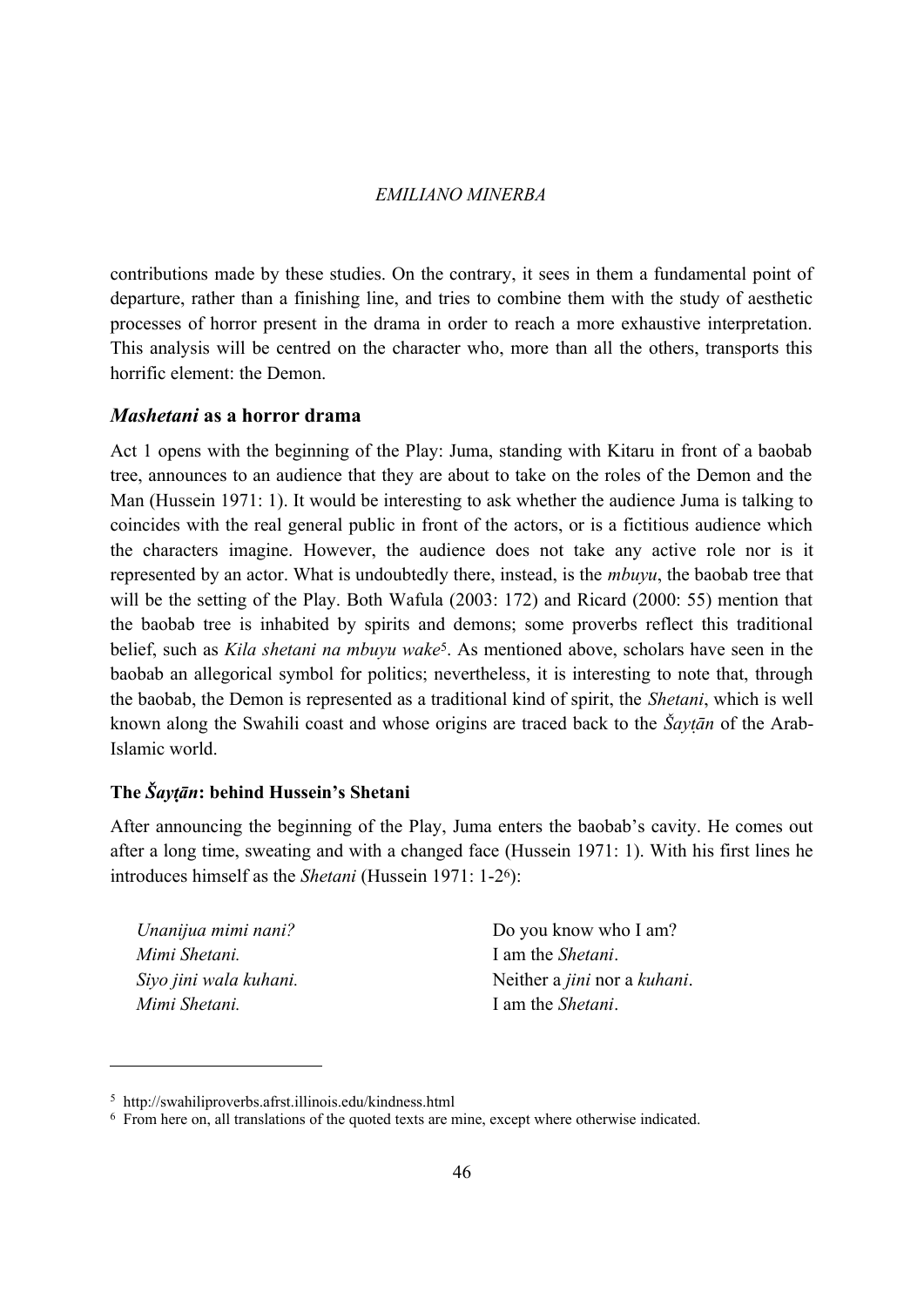| Uwezo wangu hauhifadhiki.                        | My power is uncontrollable.                       |
|--------------------------------------------------|---------------------------------------------------|
| Wema wangu hauhisabiki.                          | My kindness is incalculable.                      |
| Ubaya wangu hausemeki.                           | My wickedness is ineffable.                       |
| Ninajenga.                                       | I build.                                          |
| Ninabomoa.                                       | I destroy.                                        |
| Ninatukuza.                                      | I glorify.                                        |
| Ninadhalilisha nitakavyo.                        | I mortify as I want.                              |
| Mimi ni nguvu na nguvu ni mimi.                  | I am the force and the force is me.               |
| Mimi ni uwezo na uwezo ni mimi.                  | I am the power and the power is me.               |
| <i>Tazama muujiza.</i> (Anajibadilisha.)<br>Sasa | Look at the wonder. ( <i>He transforms</i> .) Now |
| mimi nani?]                                      | who am $[?]$                                      |

The *Shetani* introduces himself in intensely lyrical language, which is in contrast with the general linguistic register of the rest of the drama, but will reappear at other essential moments. In the first lines, the character introduces himself as a *Shetani*, making a difference between himself and other kinds of spirits, like *jini* and *kuhani*. All these spirits derive from Arabic culture: the *jinn* is not necessarily an evil spirit (it can also convert to Islam); *kuhhān*, plural form of the term *kāhin*, 'soothsayer', is a reference to divination and fortune telling. *Šaytān*, on the contrary, is, according to Islam, man's manifest enemy. The Qur'an is full of references to *Šaytān* and his relationship with human beings. The last surah, the *Surah of Men*, is particularly focused on  $\tilde{S}$ *aytān*:

Say, "I seek refuge in the Lord of mankind The Sovereign of mankind. The God of mankind, From the evil of the retreating whisperer Who whispers [evil] into the breasts of mankind From among the jinn and mankind."[7](#page-10-0)

Here *Šaytān* is called the "*retreating whisperer*", in Arabic *al-waswās al-hannas*. The term *waswās* (from which comes the Swahili word *wasiwasi*) expresses the idea of whispering, but also that of temptation, suggesting something evil, a wicked action. Piccardo, in his Italian

<span id="page-10-0"></span><sup>7</sup> Translation from https://quran.com/114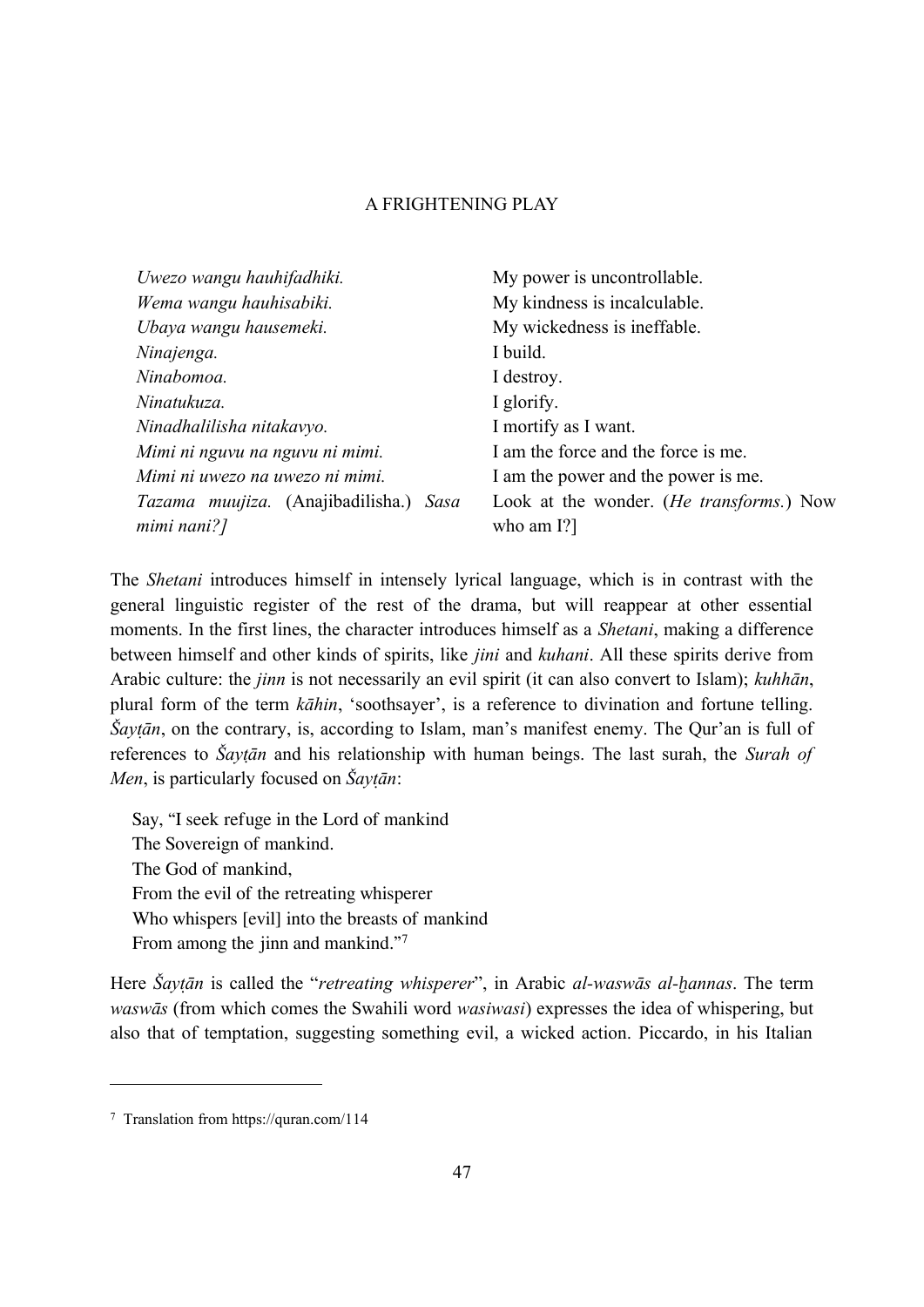translation, translates the verb *waswasa* as "*soffiare il male*" [8](#page-11-0) ("to blow the evil"). *Shetani*, thus, is a manifest enemy of man, but his actions, according to the Qur'an, are hidden: he aims at destroying human beings and their faiths, beliefs, and expectations through his speech. This powerful, but secret and hidden, action gives to the Islamic *Šaytān* as well to Hussein's *Shetani* a strongly *unheimlich* characterization: the Demon's nature is a mystery which frightens human beings just with the idea of unveiling and unravelling it (as quoted above, *Shetani* says "*My wickedness is ineffable*", see Hussein 1971: 1). Reference to the Qur'an is made not only in *Shetani*'s characterization, but also in his linguistic register. *Shetani*'s first line is typeset and presented as a poem, full of repetitions (like that of the verse "*Mimi Shetani"*, twice), homeoteleuta (like the ending *-ani* of the first four verses), syntactical parallelisms ("*Uwezo wangu hauhifadhiki. / Wema wangu hauhisabiki. / Ubaya wangu hausemeki.*") and symmetries ("*Mimi ni nguvu na nguvu ni mimi. / Mimi ni uwezo na uwezo ni mimi.*"). This style, so rich in figures of speech based on sound, has an antecedent in the *sağ`*, the rhythmic style in which the whole of the Qur'an is composed, characterized by highly repetitive, alliterative and rhymed prose, which is at the base of the Islamic belief of the *i`ğāz*, the inimitable aesthetic perfection of God's revelation (Amaldi 2008: 34, 38).

#### **From the voice to the body: Man's transformation**

*Shetani* is thus related to a tradition which characterizes him as an *unheimlich* figure *per se*. The succession of events that start with his first appearance confirms this feature. Shortly after his initial speech, the Demon asks the Man if he really feels dread and reverence for him. The Man answers that he feels that way, but the conversation continues in an unexpected way (Hussein 1971: 2):

# *SHETANI: Mbona siuoni unyenyekevu wala uoga katika uso wako?*

*BINADAMU: Kipitacho moyoni si lazima kionekane usoni.*

*SHETANI: Sijali kipitacho moyoni. Ninajali kionekanacho usoni. Onesha kwa dhahiri ninachotaka kuiona. (*Anacheka.*) Baadaye utafahamu kuwa uso ukizoea kuonesha kinachotakiwa kuonekana, na sicho kinachopita moyoni, basi Wakati utauzoeza moyo usifarikiane na uso wake. Unaelewa nasema nini?*

*BINADAMU: Naelewa.*

<span id="page-11-0"></span><sup>8</sup> http://www.corano.it/corano\_testo/114.htm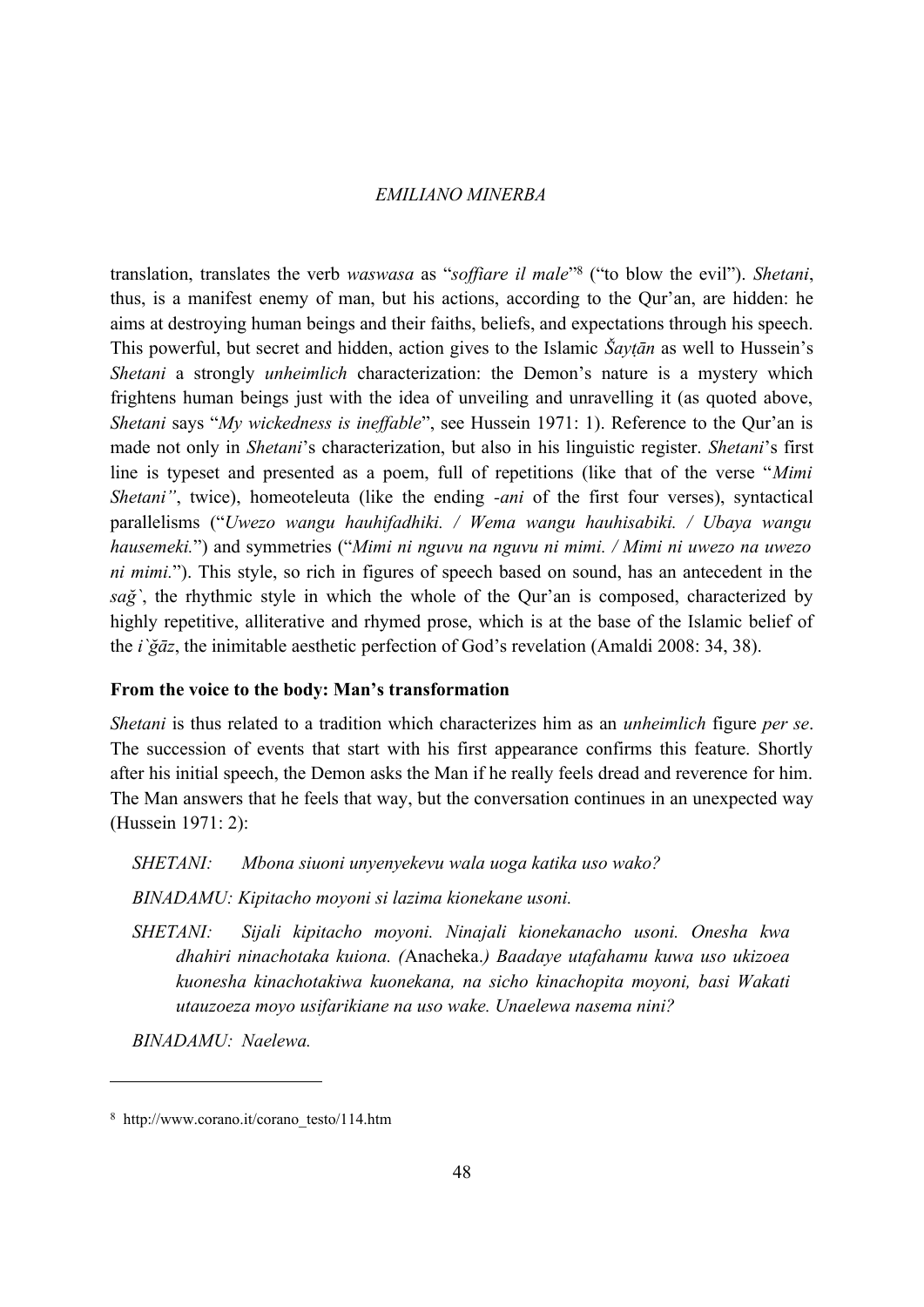*SHETANI: Weka akilini hilo. Utakuja kulitaka baadaye.*

- DEMON: Why don't I see reverence or dread on your face?
- MAN: What passes through the heart does not have to appear on the face.
- DEMON: I don't care what passes through the heart. I do care what appears on the face. Show clearly what I want to see. (*He laughs*) Later you will realize that if the face gets used to showing what is requested to appear, and not what passes through the heart, then Time will make the heart used to not being separated from its face. Do you understand what I am saying?
- MAN: I understand.
- DEMON: Bear it in mind. You are going to want it.

After this conversation, the Demon asks the Man to come to him several times. The Man repeats this action faster and faster, and finally throws himself in prostration in front of the Demon, who declares himself satisfied (Hussein 1971: 2-3). Juma and Kitaru's transformation is at this point complete. Differently from Wafula's reading (Wafula 2003: 172), in this analysis the transformation is not a reference to something external to the text, but a real process developing within the story, that has to be considered as a true and not just symbolic manifestation of mysterious forces. In such an atmosphere of mystery and anxiety, Juma and Kitaru suddenly lose their human natures and turn into two opposite immutable, eternal forces, namely the Demon and the Man. The feature of immutability is expressed through the static characterization of both *Shetani* and *Binadamu*. These new characters on the stage, Juma-Demon and Kitaru-Man, represent a violation of different categories: they are two common boys and in the meantime two non-human, eternal forces; furthermore, *Shetani* and *Binadamu* are at the same time two imaginary characters invented by the two boys and two real figures that manifest themselves in the bodies of the actors (as previously mentioned, Juma comes out of the baobab with a changed face, and Kitaru is asked to change his face, his outward appearance, and to dominate his heart), as well as in their speeches. As violations of these categories, the Demon and the Man correspond to the definition of *impurity* proposed by Carroll (1991: 31). But this violation of categories, which also applies to the real and the imaginary (are Juma and Kitaru just acting or they have turned into their characters?), can also be read in terms of Todorov's concept of *fantastic*, since the hesitation between the two interpretations of the events won't be resolved at the end of the Act. Finally, being transformed against one's own will is, in the Freudian analysis, an intensely *unheimlich* event.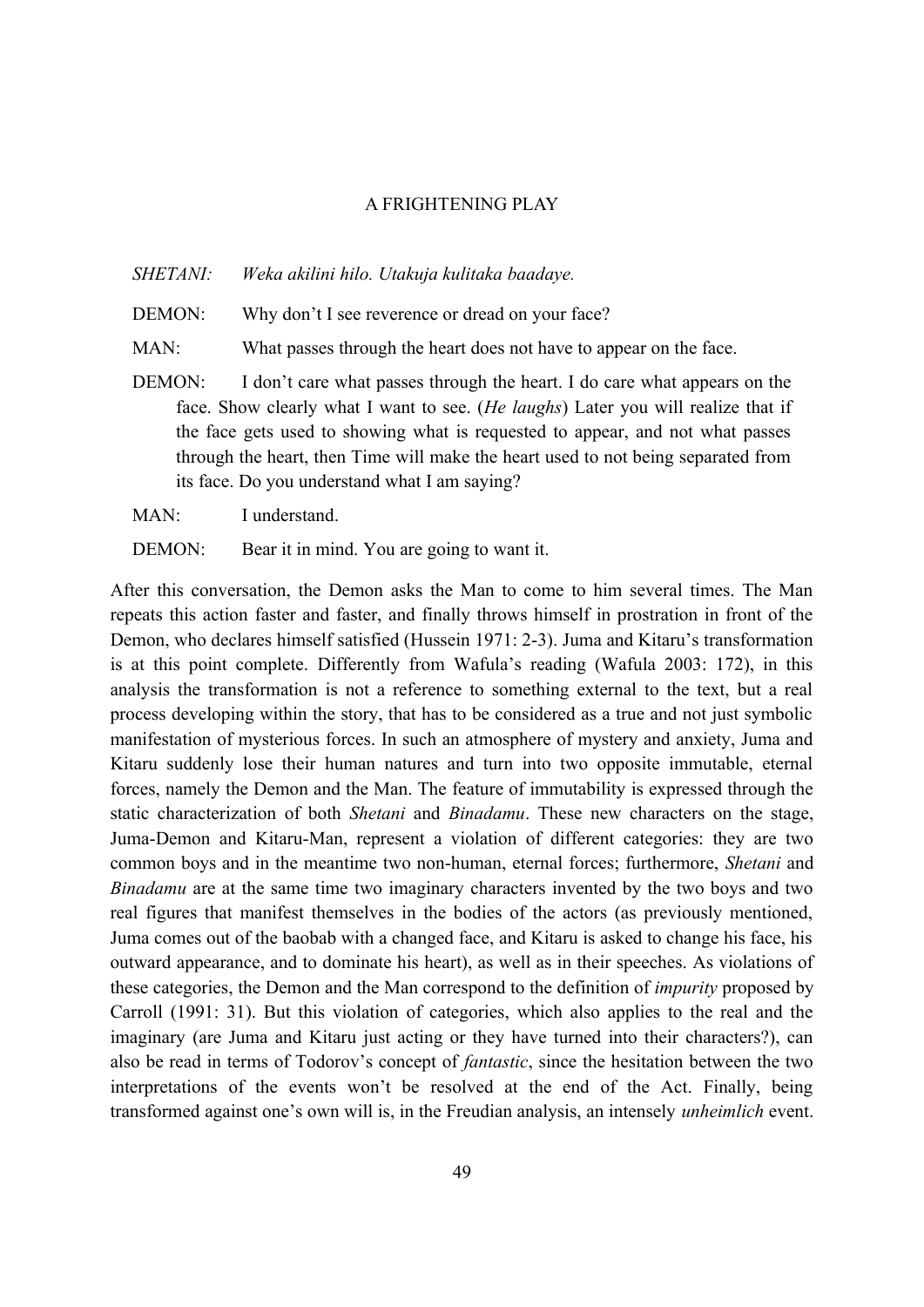Psychologically it can represent the fear of castration (Freud 1991: 282-283); but here the process of the *Unheimliche* is completely reproduced in Juma's and Kitaru's metamorphosis. This process has a specific path: from their inner realities to their outer ones, their bodies, which, for this reason, are subjected to changes. Similarly, the *Unheimliche,* as analysed by Freud, is the discomfort caused by a secret, hidden and unacceptable element in our subconscious that frightens and disgusts us when it rises to our consciousness. As Carroll's concept of impurity suggests, the two characters emerging from Juma's and Kitaru's inner worlds are external to them, as well as part of them, even if this is not accepted by their consciousness.

The first part of the Play, the metamorphosis of the actors into the characters they are playing, is completed. Immediately a second process of transformation begins: the Demon tries to enter the Man's mind. As already mentioned, this part of the Play has been considered as an allegory of the pervasive influence of the colonialists on the culture of the Africans: the traditions and ways of life of the colonizers enter the colonized mind. The movement of entering is undoubtedly present in this moment of the drama, but the effect of this movement is once again an *unheimlich* transformation, The Man's inner reality comes out and expresses itself in his outer reality. After having made the Man prostrate in front of him, the Demon immediately changes his manner and behaves as his best friend. He begs the Man, in the name of their friendship, to receive from him a secret that corresponds to his own nature: "*lakini siri hii ni mimi*" ("but this secret is me", see Hussein 1971: 3). The secret is a word in demonic language. But before revealing it to the Man, the Demon explains the reason for choosing him as depositary of his secret (Hussein 1971: 3):

- *SHETANI: [...]* Wewe *rafiki yangu. Vilevile kila mtu ana shetani wake. Mashetani nao ni hivyo nivyo. Na huu ni ukosefu wa kila kiumbe. Ukosefu wangu ni kukupa siri hii. Lakini kitakacho moyo ni dawa.*
- DEMON: [...] You are my friend. In the same way everyone has his own demon. And demons are just like that. And this is a deficiency of every creature. My deficiency is in giving you this secret. But what the heart wants is a medicine.

The Demon's speech shows in a vivid manner the close relationship between himself and the Man: they are two different creatures, but at the same time two faces of the same nature, and so they build together a monstrous entity, following the mechanism described by Carroll as *fission*. The sentence "*Kila mtu ana shetani wake*" ("Everyone has his own demon") is a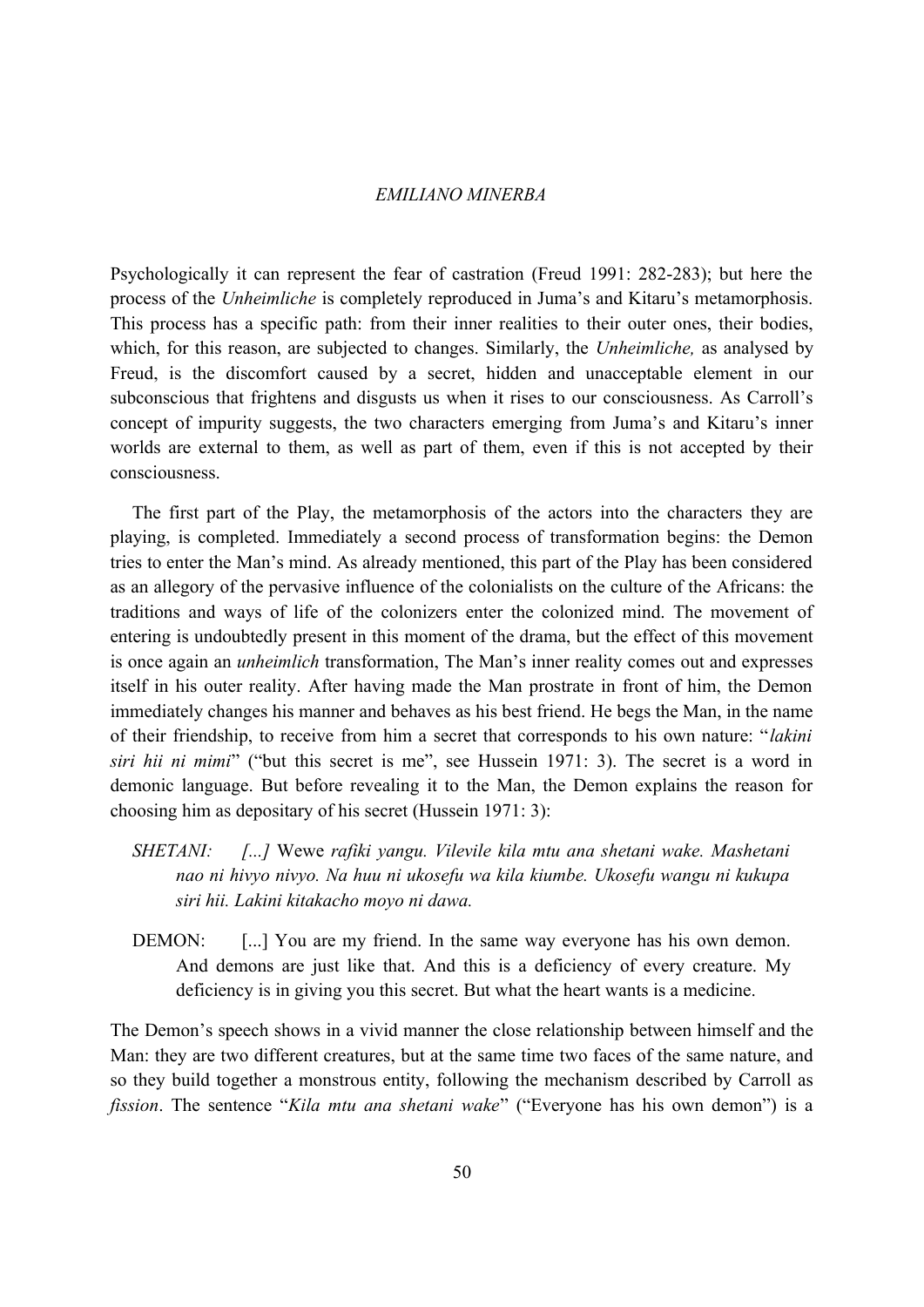reference to the above-quoted proverb, "*Kila mbuyu na shetani wake*" ("Every baobab tree has its own demon"): this juxtaposition creates the image of a Demon dwelling inside the Man, as inside a baobab. The Demon's secret, which the *Shetani* himself reveals as his own essence, expresses the Man's own secret, and, as before with Juma and Kitaru, its disclosure will produce visible changes to his body (Hussein 1971: 4):

*SHETANI: [...] Liseme neno nililokufunza.*

*BINADAMU: Gashalazeritwas.*

*SHETANI: Sema nikusikie.*

*BINADAMU: Gashalazeritwas.*

*SHETANI: Sema kwa dhati yako.*

*BINADAMU: (*anasema kwa dhati*) Gashalazeritwas.*

*SHETANI: Sema acha likuumize.*

- *BINADAMU: (*linamuumiza*) Gashalazeritwas.*
- *SHETANI: Likutoe damu.*
- *BINADAMU: (*linamtoa damu*) Gashalazeritwas.*
- *SHETANI: Sasa likuvunjevunje maini.*
- *BINADAMU: (*linamvunjavunja maini*) Gashalazeritwas.*

*SHETANI: Liache likuingie ndani ya nafsi yako.*

*BINADAMU: Gashalazeri… t… was*

*SHETANI: Ndani ya hali yako.*

- *BINADAMU: Gash… Gasha… aah. (*Anatapatapa kwa maumivu. Kimya. Kazirai. Shetani huku anakenya. Anamnyoshea mikono Binadamu kwa huruma.*)*
- *SHETANI: Rafiki mpenzi, rafiki mwandani. Rafiki wa milele, rafiki wa daima. Ninakupokea. Ninaifurahikia leo, siku ya uzao wako. Kutoka katika tumbo la giza jeusi, kuingia katika ulimwengu wa nuru nyeupe.*

DEMON: Say the word I taught you.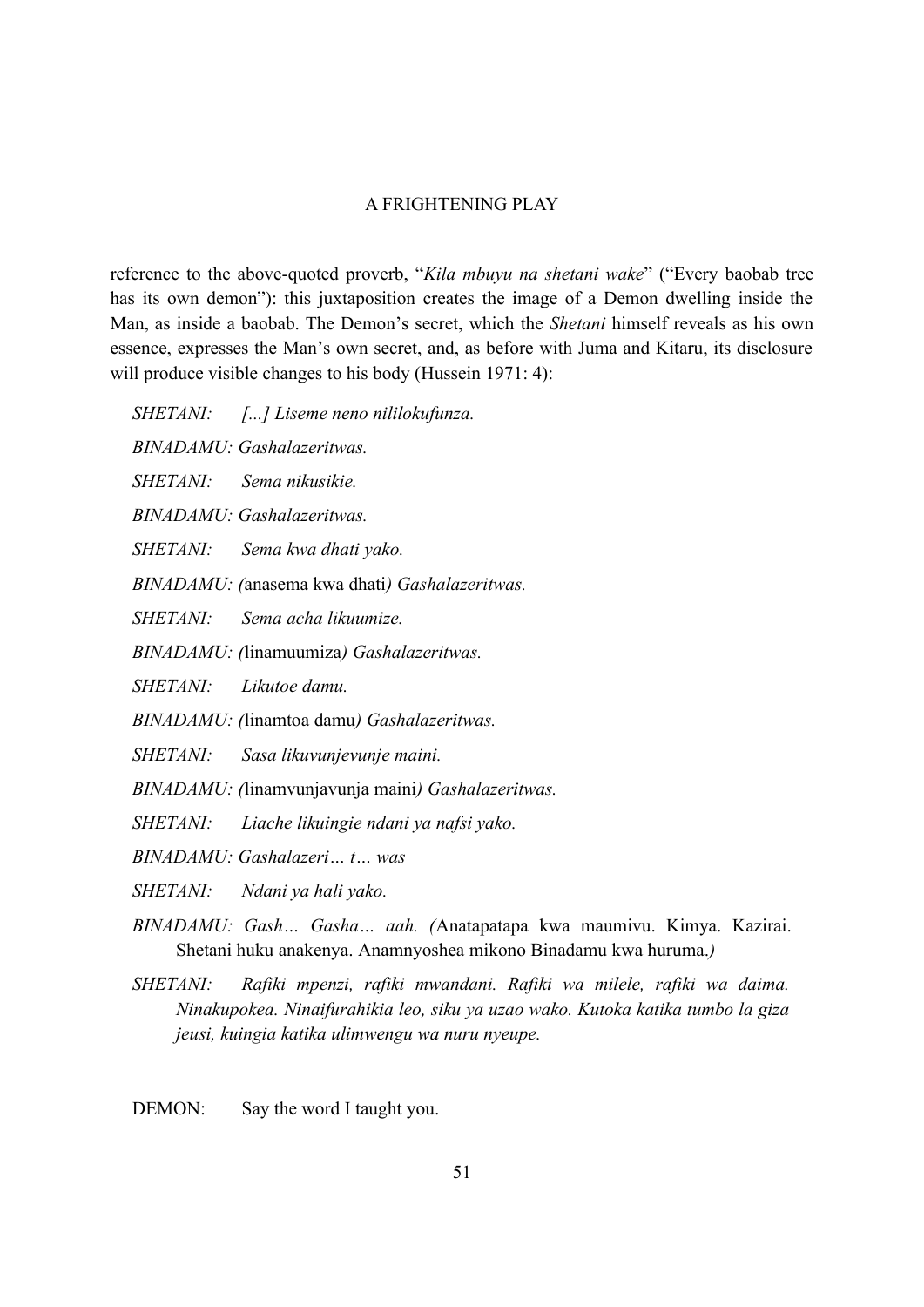| MAN:   | Gashalazeritwas.                                                         |
|--------|--------------------------------------------------------------------------|
| DEMON: | Speak so I can hear you.                                                 |
| MAN:   | Gashalazeritwas.                                                         |
| DEMON: | Speak with all your heart.                                               |
| MAN:   | <i>(He speaks with his heart)</i> Gashalazeritwas.                       |
| DEMON: | Speak, let it hurt you.                                                  |
| MAN:   | (It hurts him) Gashalazeritwas.                                          |
| DEMON: | Let it make you bleed.                                                   |
| MAN:   | <i>(It makes him bleed)</i> Gashalazeritwas.                             |
| DEMON: | Now let it shatter your liver.                                           |
| MAN:   | <i>(It shatters his liver)</i> Gashalazeritwas.                          |
| DEMON: | Let it enter you, your soul.                                             |
| MAN:   | Gashalazeri t was.                                                       |
| DEMON: | Your nature.                                                             |
| MAN:   | Gash Gasha aah. (He's shaken by pain. Silence. He has fainted.           |
|        | Meanwhile the Demon is sniggering. He gives the Man his hand with pity.) |

DEMON: Dear friend, true friend. Forever friend, always friend. I receive you. I rejoice for today, the day of your birth. Coming out of the womb of black darkness, coming into the world of white light.

Even if the Demon asks the Man to let that word enter his soul and his nature, all the movements present in this moment of the Play are actually directed towards the outside: first of all, the voice, that comes physically out of the speaker's mouth, and that gets louder at each repetition. Even if, in agreement with Mugambi, quoted by Wafula (2003: 180-181), we accept that *Gashalazeritwas* derives from the English expression '*Gush it all as it was*', the *unheimlich* atmosphere in which the whole Play is set suggests that what must gush is not the culture of the colonized mind, in an allegorical vision, but the inner, hidden side of the Man's nature, that corresponds to the Demon's secret. This unveiling of a reality that is supposed to be hidden corresponds, as seen above, to the process of the *Unheimliche*, and explains the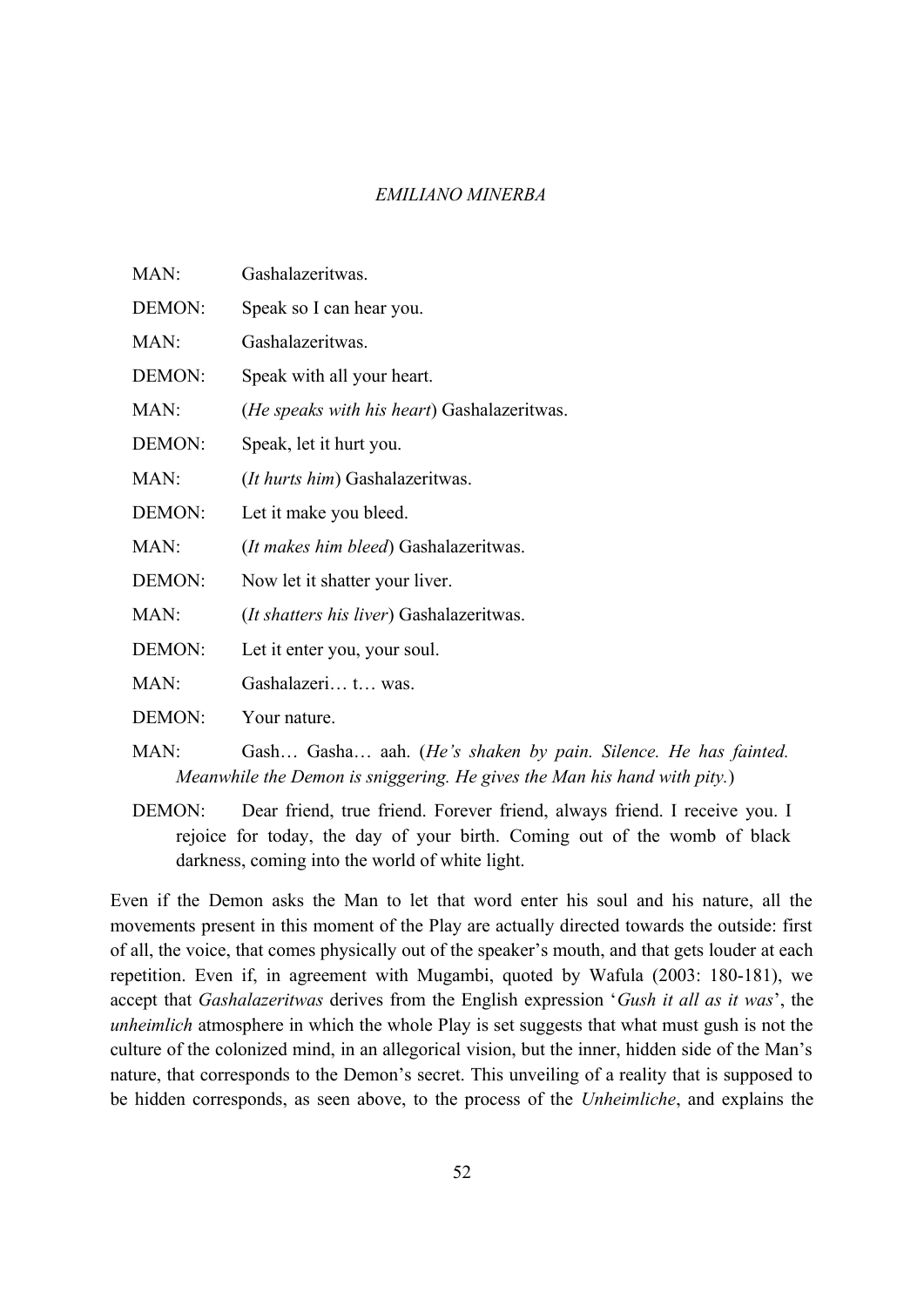Demon's ability to arouse feelings of discomfort, with respect to both the reader and the Man's character.

We can consider the Demon and the Man as two complementary faces of the same being, and so, according to Carroll's vision, define them as monsters since they represent a violation of the categories "same/other". The word *Gashalazeritwas* pronounced by the Man reflects this contradiction. If spelled from right to left, it reads *Sawtirezalashag* (taking the group *sh* as immutable, since it represents a single sound). Considering the Islamic background of the Demon's figure, it would be interesting to consider this new term as deriving from an Arabic expression: from the division '*[sa](https://it.wikipedia.org/wiki/Al-Ikhl%C4%81%E1%B9%A3)wti-reza-lashag*' one can arrive at the Arabic sentence '*sawtī ridà al-ašağğ*', in English "*my voice is the satisfaction of the one whose skull is broken*". This formula can be related to the Demon's character in several ways: The voice is the way the Demon introduces himself and enters the Man's mind. The mind itself loses its integrity and identity because of this invasion, as the image of the broken skull shows. Finally, the satisfaction of the Demon at having completed this invasion nevertheless in this sentence belongs to the Man with the broken skull: this shows that he himself, in spite of the pain it causes, accepts the invasion of the voice, probably because he recognizes it as intrinsic to him, as the Man and the Demon are.

The Demon's invasion of the Man is actually an *escape*: the hidden and secret side of the Man's being rises up to the level of consciousness and changes his body. The physical effects of pronouncing the word *Gashalazeritwas* are devastating: the word starts hurting him, then makes him bleed, shatters his liver, and makes him faint. When he recovers, the metamorphosis is complete, and it is, as the Demon says, a rebirth. His line "*Coming out of the womb of black darkness, coming into the word of white light*" emphasizes once more the in-to-out movement of this transformation. This metamorphosis is a fundamental point of the development of the Play: on the one hand, the Man perceives and is frightened by this transformation that he didn't expect, and sees it as a menace to his identity and free will; on the other hand, even if he manages to kill the Demon he will continue to feel his presence in himself, as a reality that is at this point inescapable.

The metamorphosis described so far doesn't necessarily have an allegorical reference. The Play of the Demon and the Man, like *Mashetani* in its entirety, can be read as a complete and autonomous system whose meanings do not have to be searched out. Avoiding an allegorical explanation of the Play means recognizing it as a reality within the drama's system: whether the Demon and the Man are seen as imaginary figures invading the realistic setting of Juma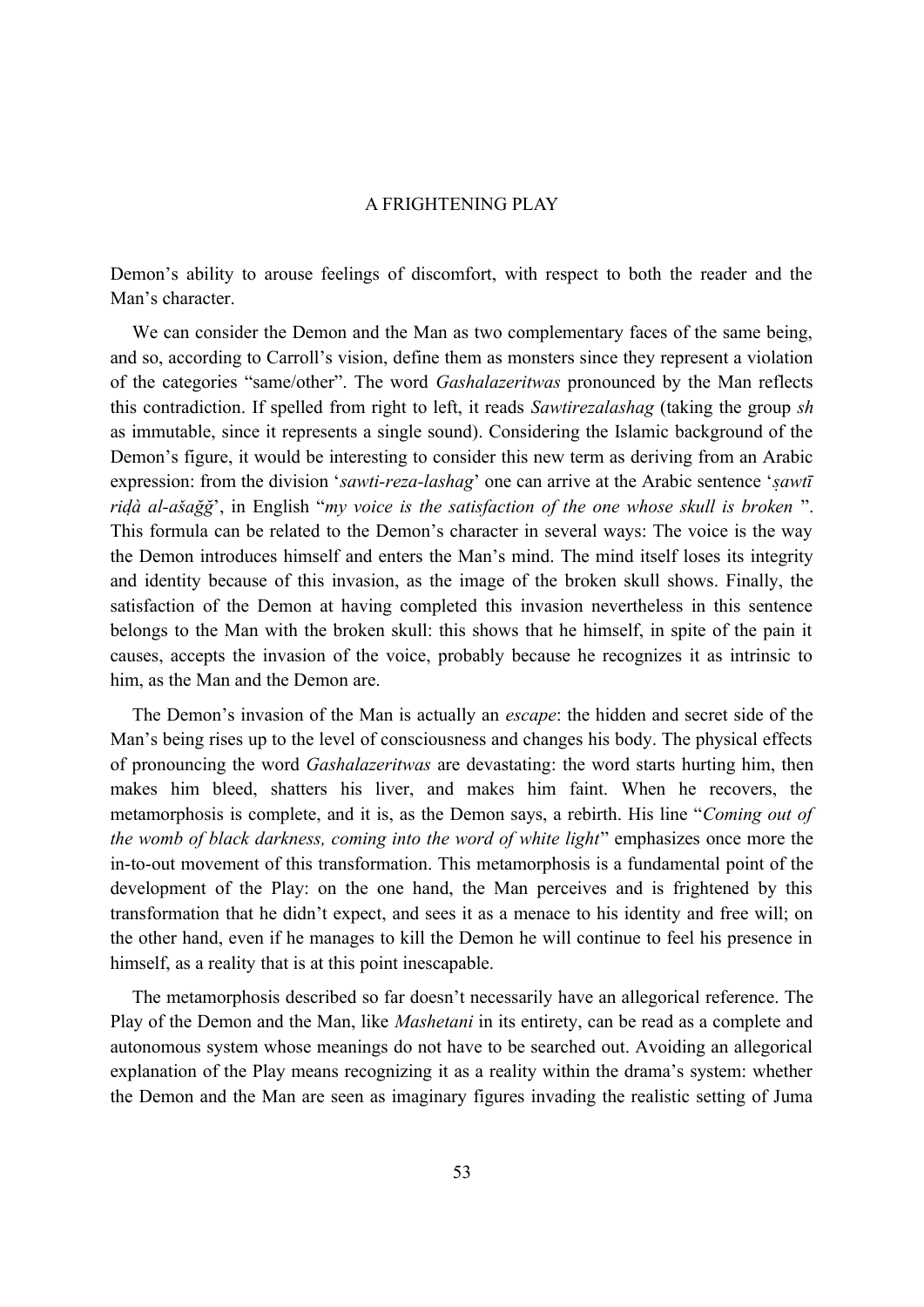and Kitaru (following the interpretation defined by Todorov as *marvellous*), or as an unexpected manifestation of their real inner worlds (in Todorov's *strange* interpretation), the transformations happen during the Play, and are undoubtedly *unheimlich* in their nature. These events, furthermore, are relevant to the development of the drama that makes it necessary to see them as actual and not – or not only – allegorical, as if the deterioration of Juma's and Kitaru's friendship were independent of their performance of the Play. This clarification is fundamental for continuing this analysis and trying to see how these *unheimlich* transformations become, thorugh their aesthetic functions, bearer of content.

#### **Hussein's conception of history**

In Act 2 and Act 3, after the end of the Play, the audience knows Kitaru and Juma individually, together with their families and the social contexts and histories which they belong to. If the Play of Act 1, including Juma's and Kitaru's metamorphosis in the Demon and the Man, were merely an experiment in self-knowing through theatrical performance, whose meaning is purely allegorical, it would have no effect on the development of the plot in the following Acts; but traces of the Demon's and the Man's invasions into Juma's and Kitaru's minds are present and visible in the development of the plot. Following Hussein's stage directions, the whole of Act 2 should be played in darkness; the only light on the stage is a range of red shapes, unpleasant to see and getting darker as the Act proceeds. On the stage a fog is spread, and at the back of it a photo of Kitaru's head indicates that the setting is Kitaru's mind; at certain moments, a scary laughter is heard from off the stage, getting louder until the actors have to raise their voices in order to be heard; then the laughter suddenly stops, creating a silence that is scarier still (Hussein 1971: 13). In the whole of this Act, the actors behave as if they don't notice any of these eerie elements of the setting: the Demon is still in Kitaru's mind, even if he doesn't realize it. The effects of the Demon cause a difficulty in communication that Kitaru develops during this Act. While talking with his friend about university, Kitaru discovers that his vision of the university as a centre of culture, education, and general development clashes with Juma's idea that it is simply a way to achieve a better standard of living. Kitaru cuts their discussion short, describing Juma's words as "demonic". Then they start laughing loudly, simultaneously with the laughter coming from outside (Hussein 1971: 17). Kitaru becomes increasingly isolated, not least from his parents, who, completely satisfied by a life which makes them the new protagonists in society and politics, don't understand the reasons for their son's discomfort.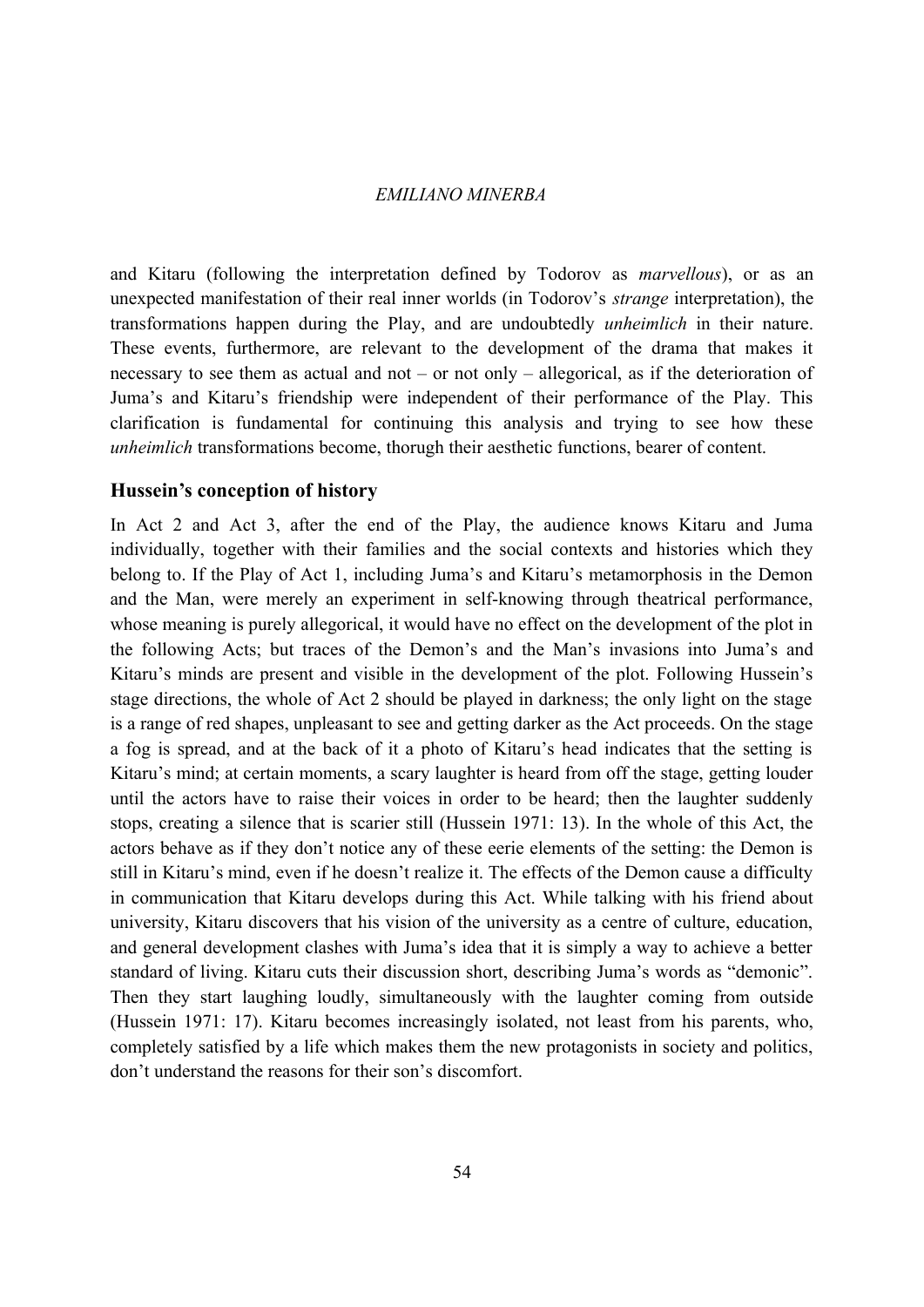On the other hand, Juma is experiencing a similar situation. In Act 3, while thinking about the unexpected development of the Play and wondering why Kitaru ran away at the end, he receives a suggestion from his grandmother who tells him not to worry about his friend, whose parents are just *parvenus* who don't deserve the respect due to their ancient and prestigious family (Hussein 1971: 37-39). Shortly after this, he is sitting in a bar, listening to two men who are probably, like Kitaru's parents, part of the new ruling class of independent Tanzania: in their vision, the new state will enable them to gain wealth and social power (Hussein 1971: 40-44). Like Kitaru earlier, Juma feels the need to talk about what he hears with his friend; but he also finds it difficult to communicate with him. He says this in his thoughts, which take the form of a lyrical composition, like the Demon's first lines (Hussein 1971: 44):

| Bibi. (Anatabasamu.)                   | Grandma. ( <i>He smiles</i> .)                      |
|----------------------------------------|-----------------------------------------------------|
| Labda nimueleze Kitaru.                | Maybe I should explain it to Kitaru.                |
| Aelewe wapi?                           | How could he understand?                            |
| Hata akiweza kuelewa                   | Even if he could                                    |
| Sitamwambia.                           | I wouldn't tell him.                                |
| Katu sitamwambia.                      | I'll never tell him.                                |
| Kidonda cha mti kinasikikana harufu tu | A tree's wound is perceived only through its smell, |
| Hakionyeshwi. Aibu, aibu kubwa.        | It does not show itself. What a great shame.        |

The common problem of Juma and Kitaru lies in their communication. Scholars like Wafula (2003: 170) claim that in *Mashetani* Hussein has wondered if true friendship can resist the power of social differences between human beings, in this case between Juma and Kitaru. But it is important to note that at this point the differences between the two protagonists are not related to their social contexts: they both severely disapprove the ideology of their families. Kitaru's faith in education and general progress in the new state clashes with his parents' race for wealth and power; on the other hand, Juma does not agree with his grandmother's views on the superiority of their family, and he eventually describes her words as *sumu,* "poison" (Hussein 1971: 42). The difference between them is related to their different conceptions of history. In Kitaru's opinion, human beings can actively build and direct their own history: the new, independent state is a great opportunity to build a society based on equality and justice,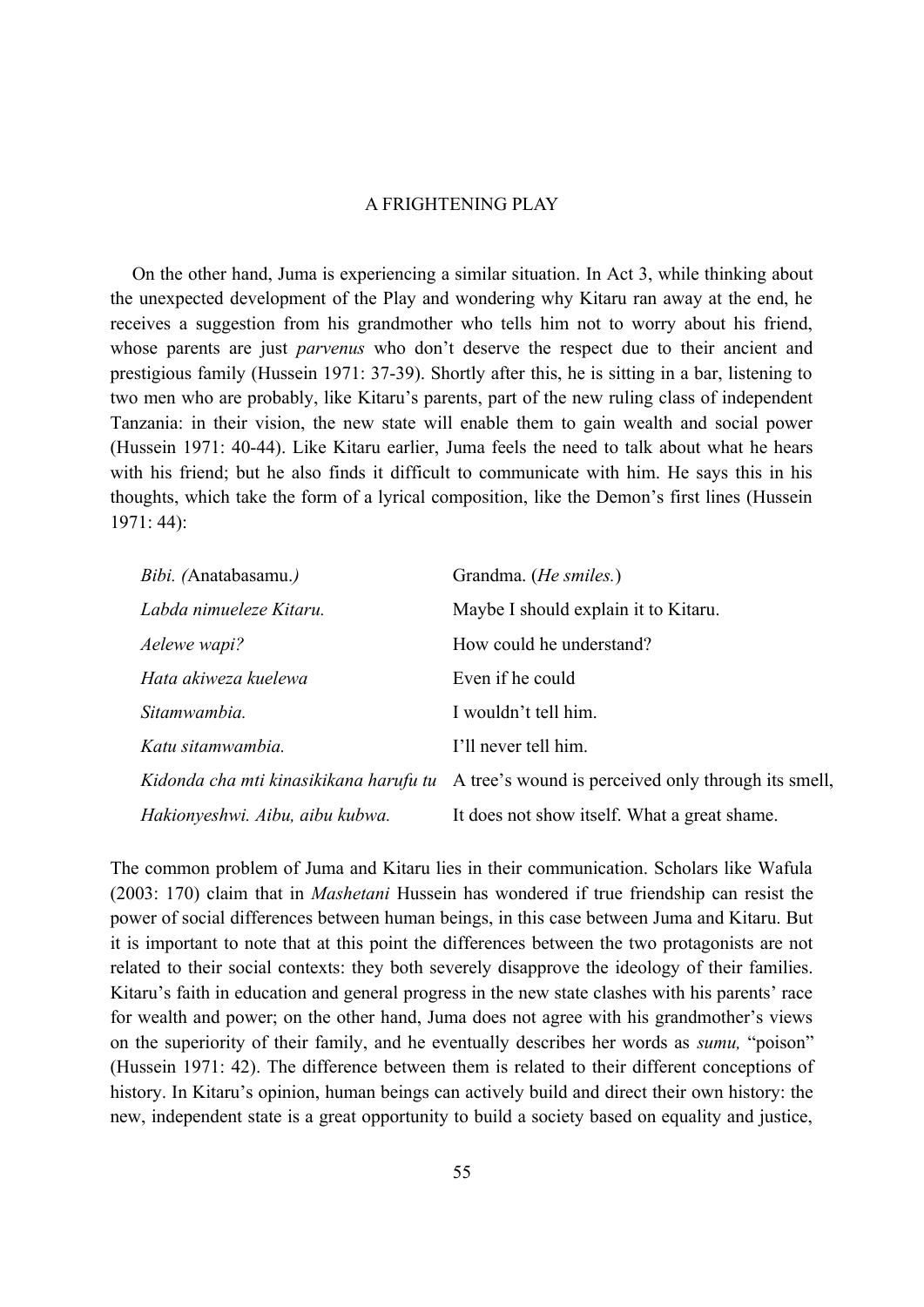guided by education and knowledge. On the other hand, Juma argues that, even if they achieve control and power, human beings are not independent of their history: a better society cannot be constructed if it is not time to do so, and even the most educated political propaganda cannot defeat the will of history, which consists in building, in independent Tanzania, new ruling classes and new inequalities. Juma realizes that his friend, living a historical phase that sees him and his family as the supposed protagonists, would reject this opinion, even if Kitaru is secretly tormented by doubts concerning the ability of his optimistic ideology to shape his time: his doubts are expressed by Juma through the metaphor of the tree's wound, not visible but perceptible; it refers to the baobab's cavity from which the Demon came out during the Play.

Juma's vision considers history as a living being, with consciousness and free will, that is stronger than human actions and hopes; this conception of history is present in several of Hussein's works. In *Kinjeketile*, for example, history plays an active role, in the shape of the word. The message pronounced by the protagonist, the hero and prophet Kinjeketile, triggers a revolt that develops independently of the speaker. Kinjeketile himself describes his word as a sort of living being (Hussein 1969: 33):

*Binadamu huzaa neno – neno hushika nguvu – likawa kubwa – kubwa likamshinda binadamu kwa ukubwa na nguvu. Likamuangusha. Neno ambalo limezaliwa na ntu likaja kuntawala ntu yule yule aliyelizaa.*

A man bears the word – the word gets stronger – and becomes big – big, and defeats the human being in size and force. And precipitates him. The word born by the man becomes able to dominate that same man who bore it.

In *Mashetani*, history also has a role in the drama as a living, active being: not in the shape of the word, but in that of the Demon. This analysis of the horror element within the drama, and the way it influences the development of events, leads to the conclusion that *Shetani* is not a symbol of a specific force or event, like colonialism, as Topan thinks (Ricard 2000: 60), but that he is history, which Hussein considers, here as in *Kinjeketile*, as a living, even if occult and hidden, force, rejected but inescapable by human beings. Since history in Hussein's drama is an active force and not a concept, it cannot be symbolized and conceptualized through mere allegorical symbols: on the contrary, it has to be *identified* with a character, and thus to *be* this character, in order to take part in the drama as an autonomous individual, as true and self-sufficient as the others. *Shetani*, or more precisely the couple *Shetani-Binadamu*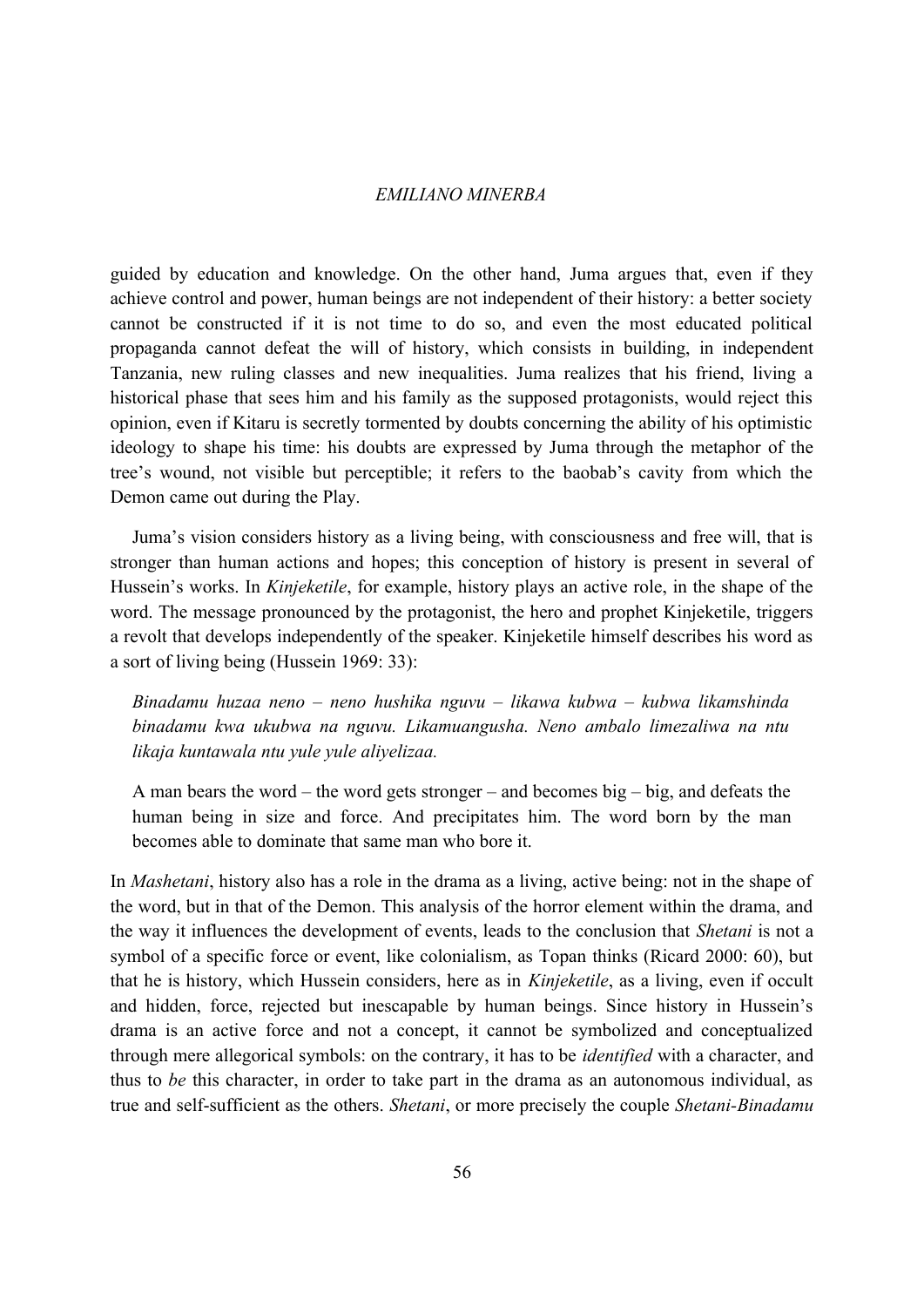as a unique being in two opposing figures, is the monster who attacks Juma's and Kitaru's friendship, as well as their identity.

Problems in Juma's and Kitaru's friendship had begun before they acted in the Play, and were related at a certain level to their social backgrounds, as Juma himself says to Kitaru in Act 4: "*sumu haitoki katika mchezo, bali katika kitendo – kitendo cha kila siku*" ("Poison doesn't come from a play, but from an action; an everyday action", Hussein 1971: 57). However, Juma's words are not in contradiction with the *unheimlich* characterization of *Shetani* and *Binadamu*: in fact the *Unheimliche* and impurity (in Carroll's view) derive from the fact that the Demon and the Man are both external and internal to Juma's and Kitaru's beings. The *Unheimliche* in their transformation derives from the fact that the Demon and the Man are really parts of them, but these hidden sides of their beings manage to grow and unexpectedly become independent and dominant over the two boys. This is the reason why it is impossible to conceive the Demon and the Man merely as allegories: they are parts of Juma and Kitaru and of their real beings. History, the true identity of the Demon following my interpretation, is originally part of human beings; but it grows and becomes independent from them, as an opposite force that is, in Hussein's conception, real.

In other words, it is impossible to conciliate a purely allegorical reading of *Shetani* and *Binadamu* (as proposed by Topan and Wafula) and a reading that interprets these characters as alive and active, real and actual in the drama, as Juma and Kitaru are. Their analytical role is not necessarily in an external concept to which they refer, but in their intrinsic and independent characters, which enable us to grasp the author's thinking.

This distance from allegory is a feature of *Mashetani* that puts it very close to other important theatrical works of the  $20<sup>th</sup>$  century, like those of the Italian playwright Pirandello<sup>[9](#page-20-0)</sup>, who explicitly rejected the employment of allegorical symbolizations. Pirandello's (2013: 4) ideas expressed in the preface to *Six Characters in Search of an Author* explain why the reading of *Shetani* and *Binadamu* presented here cannot be associated with allegory. He sees a dialectical opposition between allegorical art (or, in this case, the allegorical reading of a work of art) and non-allegorical art. In both cases, there is a relation between the work of art and an external, universal thought or value; but the former is the attempt to give an *a priori*

<span id="page-20-0"></span><sup>9</sup> Hussein may have read Pirandello's drama *Six Characters in Search of an Author* (1921), which he quotes in one of his articles, published in 1983 (Hussein,1983: 200).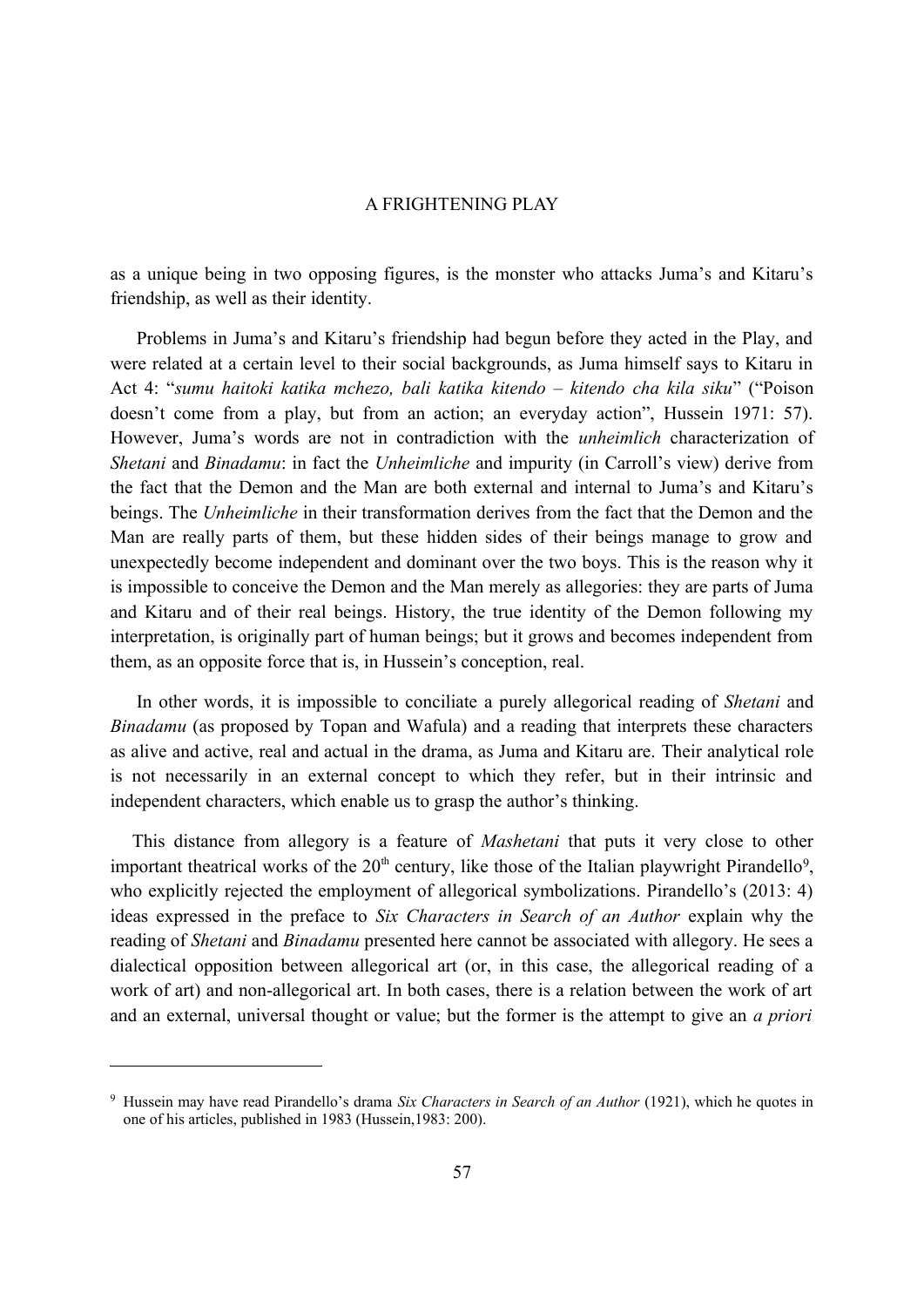formulated concept an artistic form, while the latter is a work of art that originates and makes sense in itself, and that for this reason bears its own senses and values. In an allegorical text, like a parable, the text makes sense only if the reader associates its elements with some external meaning, as explained by Todorov (2011: 35); in this case, it is the experiencing of *Mashetani's* horrific element that communicates the drama's contents and values. The reader does not associate them with external elements, but rather, as argued by Pirandello, translates them in terms of his own experience and reflection on life, recognizing that, before he gives an interpretation to it, the text is already "living and free in its whole expression".

We have seen that there is a relationship between *Shetani* and the Islamic figure of *Šaytān*. The latter is defined in the Qur'ān as *al-waswās al-ḫannas*, "the retreating whisperer", namely the tempter, who uses his hidden voice to control men and destroy them. This feature is present in Hussein's *Shetani*. In Act 2, Juma's opinion concerning the role of the university in society, as well as his parents' behaviour, are unacceptable for Kitaru with his idealistic vision of independence as an opportunity for development: as we have seen, he rejects his friend's opinion as "demonic words" (Hussein 1971: 17). Even the eerie setting of Act 2, with the laughter that gets louder and louder without being heard by the characters on the stage, is a sign of the persistent but hidden action of the monster in Kitaru's mind: the channel of this influence is again the voice. The doctor called by Kitaru's parents to examine him comments on his situation as follows (Hussein 1971: 34):

## *Anahiari ugonjwa kuliko wasiwasi. […] Anaogopa kuwa katika hali ya wasiwasi. Sijui; labda kwake yeye, ninavyofikiri mimi, wasiwasi una hatari zaidi kuliko ugonjwa.*

He accepts illness rather than doubt. […] He is afraid of being in a state of doubt. I don't know; maybe for him, as I think, doubt is more dangerous than illness.

The term *wasiwasi*, from the Arabic word *waswās*, "whisper", used here to describe Kitaru's state, not only indicates his doubts about his relationships with Juma and his parents, but above all the action of the Demon's whisper. His doubts are perceived by him as created by an external force, and are experienced as an attack on his freedom and identity. This is the way Kitaru describes, in Act 4, what the audience had seen happening to his mind in Act 2. He tells Juma that, after having escaped from the baobab, he had come back home and fallen asleep; while sleeping, he had a nightmare that he describes to his friend (Hussein 1971: 48- 49):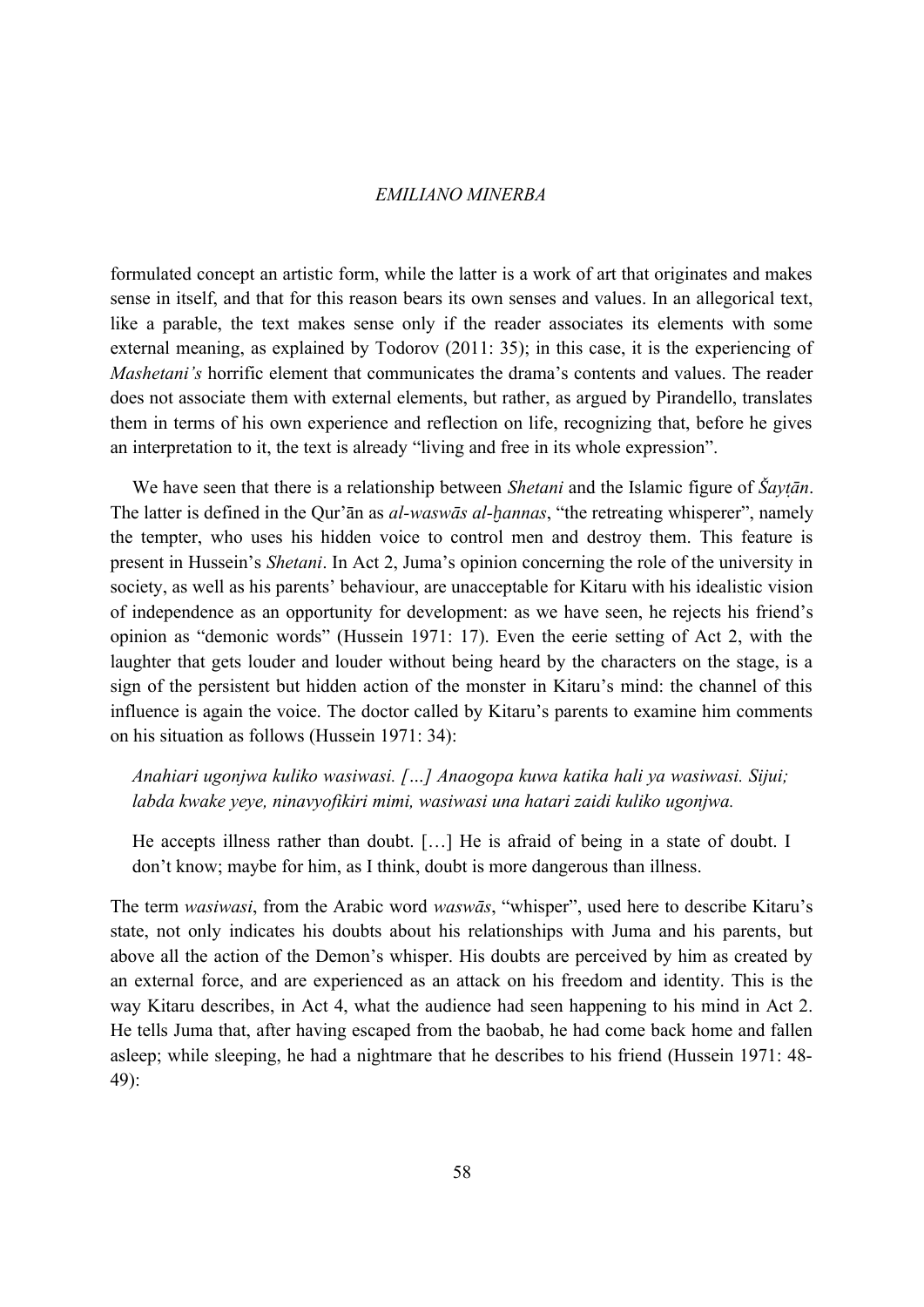*Ndiyo hivyo. Sasa sijui saa ngapi nimelala. Lakini mara ninaona nina manyoya. Mimi nimeota manyoya, mzee ameota manyoya, kila mtu na kila kitu kimeota manyoya. Manyoya mengi, mengi sana. Mara manyoya yakageuka mbawa; tukawa tunarushwa angani. Kwanza ilikuwa raha, raha kabisa. Lakini mara tukaingiwa na hofu. Hatuwezi kufanya lolote. Mbawa zinaturusha zinapotaka. Vitu vinaruka angani — majumba, magari na sisi — vinatuchukua. Mimi, nakumbuka, nikaanza kuwa na hofu. Nikaanza kunyonyoa manyoya yangu. Lakini kila nikijinyonyoa, mengine yanaota. Yananiziba pumzi. Mengine yanaota, makubwa zaidi na yenye nguvu zaidi kuliko yale. Nikaanza kuingiwa na shaka. Shaka kweli. Mimi binadamu au ndege?*

That's how it was. Now I don't know how many hours I slept. But suddenly I saw that I had feathers. Feathers grew on me, feathers grew on my dad, feathers grew on everyone and everything. Many feathers, really a lot. Suddenly the feathers became wings; and we were launched into the sky. At the beginning it was a pleasure, a real pleasure. But suddenly we got afraid. We could not do anything. The wings made us fly wherever they wanted. Things were flying in the sky – palaces, cars, and we – they crashed into us. I remember I started feeling afraid. And I began plucking out my feathers. But every time I plucked them out, other ones grew. They were blocking my breath. Other ones grew, bigger and stronger than the first ones. And I began to have a doubt. Am I a man or a bird?

This passage illustrates, in a highly lyrical, poetic register, the result of the Demon's influence on Kitaru's identity. The political and economic advancement of Kitaru's social class is represented in his dream as rising into the sky; the initial joy of Kitaru is due to his belief that he would be able to control his wings, in other words his life in the world; but he soon realizes that it is he who is controlled in his flight, namely that he has lost his freedom, and his identity, too, since the more the feathers grow, the more he feels changed, to the point of wondering whether he is a man or a bird.

The Demon's whisper, the *unheimlich* sensation that there is something that has power and control over him, shows that Kitaru has never left the role of *Binadamu* that he took in the Play. In the same way, and unconsciously, something of *Shetani* has remained in Juma. As already mentioned, Juma provokes Kitaru's indignation by talking about the university as a way to achieve socio-economic advancement, thus offending his hope and belief that human beings will overcome this historical conjuncture. Even after listening to his grandmother's memories, and later to the discourses of the two men in the bar, Juma refuses to talk to Kitaru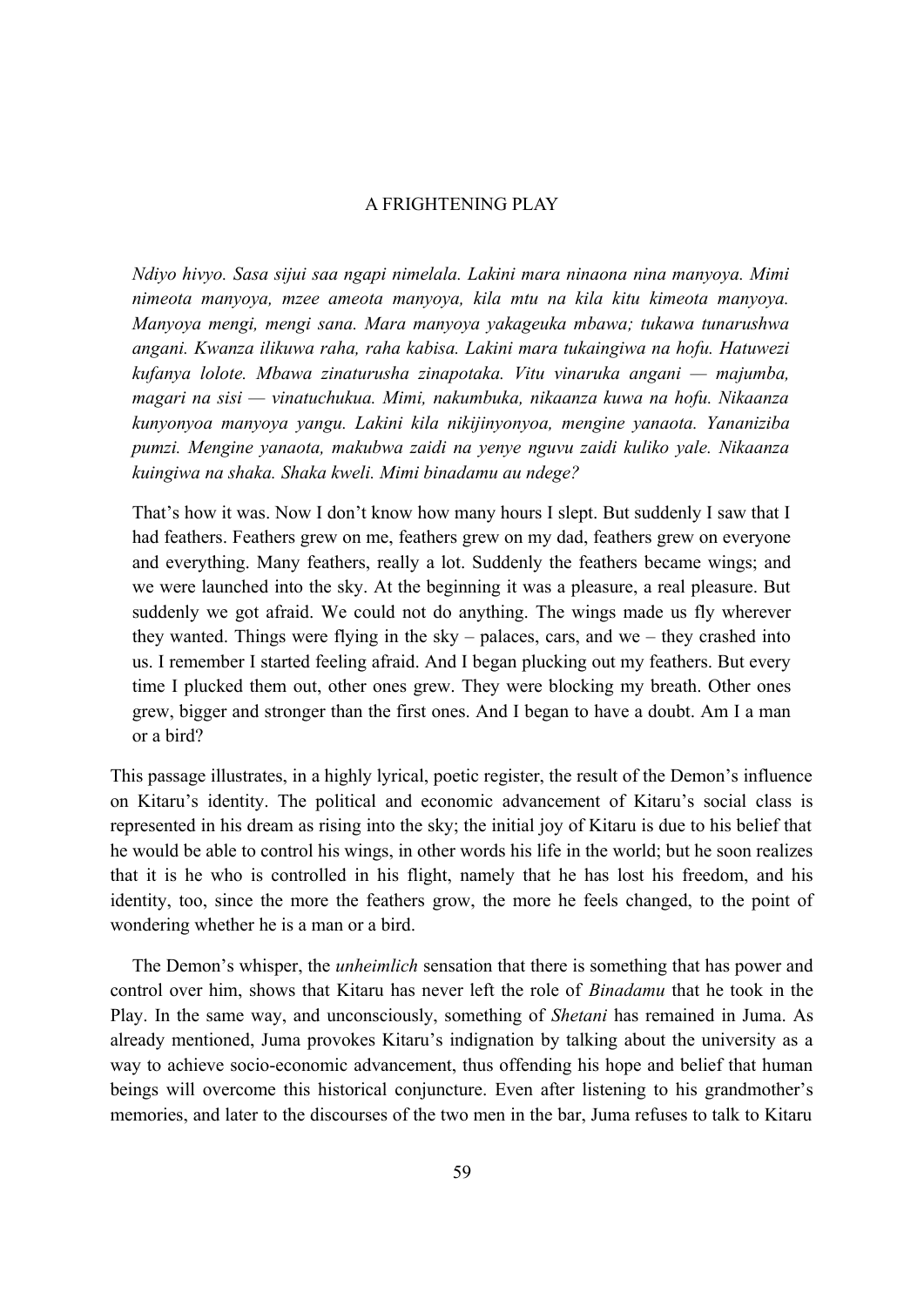about this and lets him wonder about the situation of the new Tanzanian ruling class (*A tree's wound is perceived only through its smell, / it does not show itself. What a great shame*, Hussein 1971: 44), thus making their respective isolation even greater. The traces of their characters in the *mchezo* are so deeply impressed in them that, in Act 4, they choose to repeat the Play in order to understand what is happening between them. But this time Kitaru insists on acting as the Demon; Juma refuses totally and eventually the two friends fight (Hussein 1971: 53-55). Even before the Play begins, the fight between the Man and the Demon starts anew: Kitaru-*Binadamu* wants to play the Demon in order to assert his power and so put an end to the *Shetani*'s hegemony, while Juma-*Shetani* refuses to leave his position of predominance. This violent manifestation of the Demon and the Man in the two friends convinces Juma that their friendship can no longer continue: we can understand his decision to put an end to his relationship with Kitaru. Juma's famous line, at the end of the drama, "*Mpanda ngazi na mshuka ngazi hawawezi kushikana mikono*" ("a person who is going upstairs and a person who is going downstairs cannot hold hands" Hussein 1971: 56) does not refer only to the different situation of their social classes: Kitaru's ascent corresponds to the Man's effort to reach the hegemonic position of the Demon, of history, and defeat them by his idealism; Juma, who is completely disillusioned by what the new ruling class is working for, is descending the stairs and accepting the reality of his time. The difference in their opinions makes communication between them insane and dangerous, as Juma says shortly after (Hussein 1971: 56):

*Wewe unaishi leo. Mimi ninaishi jana. Tutakuwaje marafiki? Na kila leo yako ni kidato cha kesho chako. Mimi, kila leo yangu ni kidato cha jana yangu. Na kila nikienda huko, nikirudi ninarudi na hadithi… hadithi za mashetani.*

You live today. I live yesterday. How will we be friends? And your every today is a step for your tomorrow. For me, my every today is a step for my yesterday. And every time I go there, if I come back I come with a tale… A tale of Demons.

Juma's disillusionment about the possibility of men changing their tomorrow, namely their history, is poison for Kitaru's beliefs, a "*tale of Demons*" that destabilizes not only his ideologies, but also his hopes and the conception he has of his life in society, in other words his identity.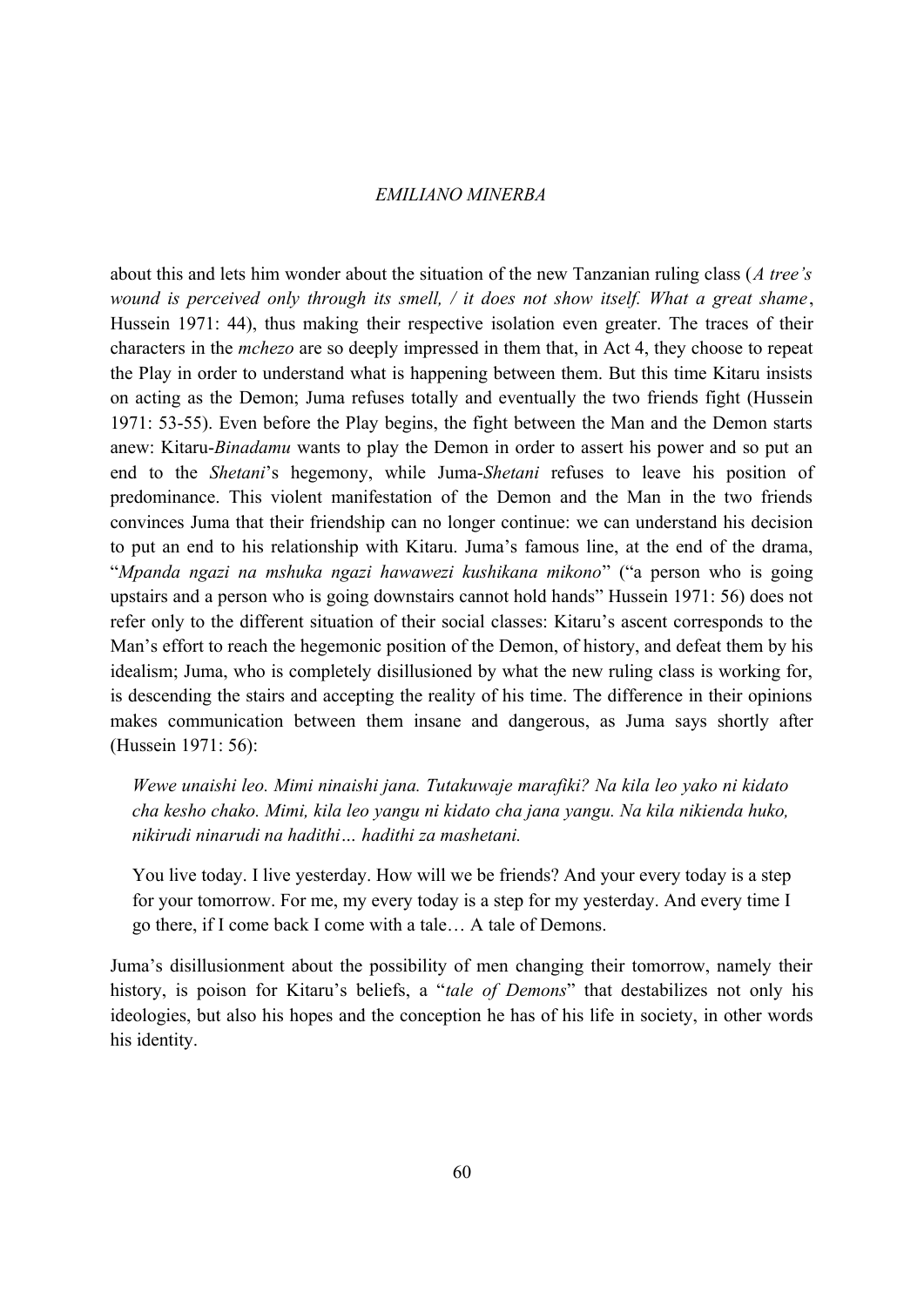#### **Conclusion**

Despite the numerous studies of *Mashetani*, the element of horror in the drama has not been analysed in its own right: rather, allegorical approaches have been proposed to give an interpretation of the most horrific elements of this drama. In this paper, horror in *Mashetani* has been analysed in terms of its own aesthetic processes. One of the most important outcomes is the incompatibility of an analysis of literary horror and an allegorical approach: the horrific element must be seen as a true disturbance of the reader's reality as s/he recognizes it in the literary work, while an allegorical explanation, describing this disturbance as referring to something that is outside the work itself, prevents the reader from feeling a real sensation of horror. These allegorical readings, however, are not rejected by the approach proposed in this paper, but considered as a starting point for further considerations: the figure of Shetani, for example, which Wafula (2003: 172) relates to Swahili culture, has been compared here to the Arab *Šaytān*, which he derives from, thus revealing his *unheimlich* nature: according to Islamic beliefs and the Qur'an, *Šaytān* is a horrific being, which, using the instruments presented in the first section, can easily be read as corresponding to Freud's concept of the *Unheimliche*. The *unheimlich*, and generally horrific, dimension of the Demon, as well as of other elements of the drama, has been analysed at a textual, and not only cultural, level: looking, for example, at the two transformations that occur during the Play in the first Act (the first being Juma and Kitaru transformed into the characters they are performing, *Shetani* and *Binadamu*; the second corresponding to *Binadamu*'s rebirth after falling under the Demon's influence), we have shown that both these transformations correspond to a manifestation in the body of something that was already part of the characters, even if hidden in their inner reality and unknown even to themselves: this corresponds on the one hand to Freud's definition of the mechanism of the *Unheimliche*, and on the other to Carroll's definition of the monster as impure since it violates human categories (in this case, among many others, the categories "internal/external"). The fact that the influences of the Demon and the Man continue to exist in Juma's and Kitaru's minds even after the end of the Play demonstrates that the development of the Play must be considered real in the drama's logic, and is not just an allegory to serve the purpose of giving a socio-political background to the rest of the events. Another important point in our analysis is the identification of the monster *Shetani* with history, a force that, in Hussein's conception, as seen in *Kinjeketile*, is imagined as an active, living being, stronger than men but whose action is hidden from them. The contrast between Juma and Kitaru has been explained as being related to their conception of history, rather than to their classes and their families' cultural backgrounds: Kitaru believes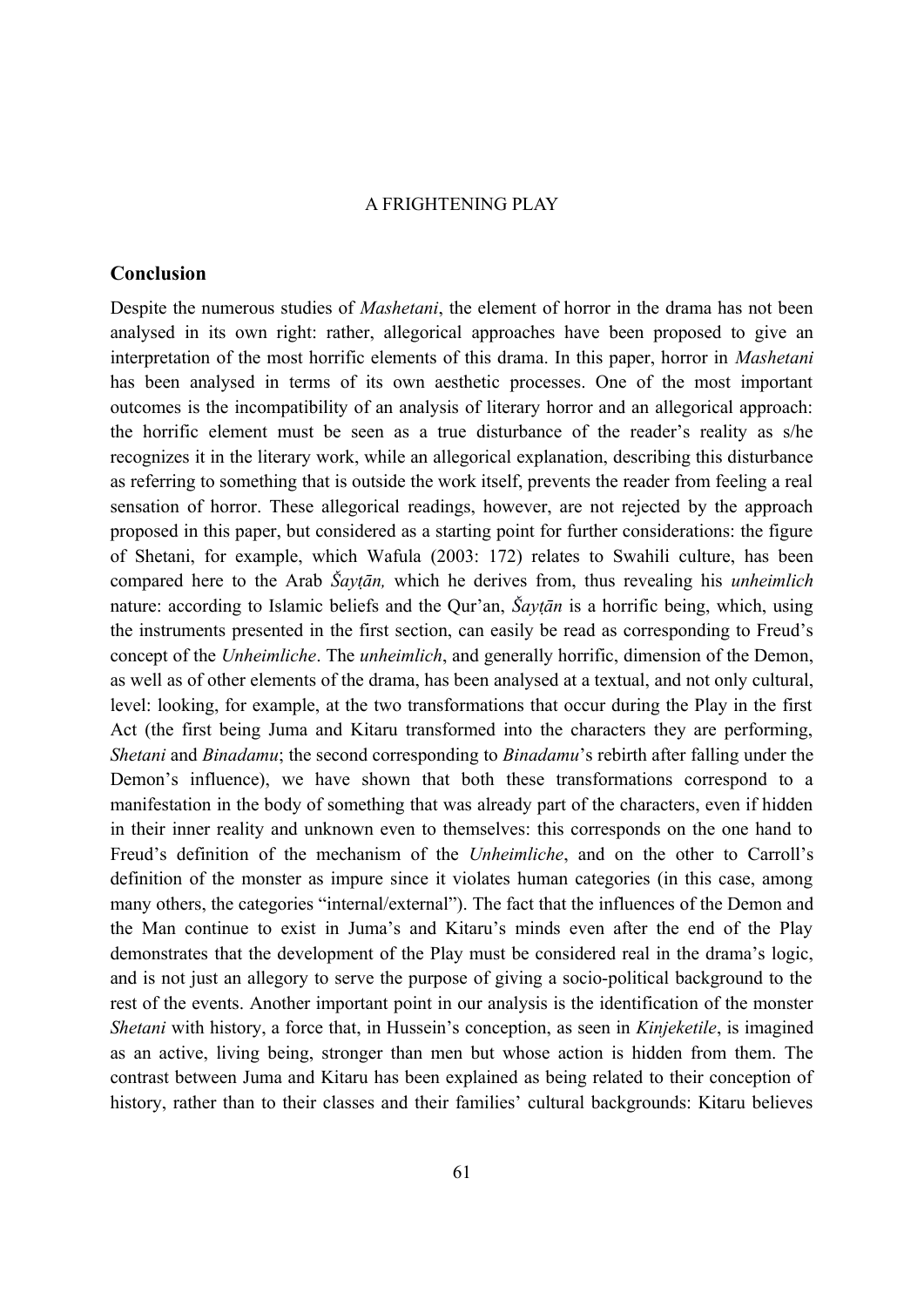that human beings can direct their own history through idealism and active efforts, while Juma sees history as an independent force that will overcome man's efforts, even if man does not perceive its action. This contrast corresponds to the fight between *Shetani* and *Binadamu* that continues through the whole Play in Juma and Kitaru's personalities. Our analysis of the horror element thus shows that *Mashetani* is not, or not only, a symbolization of a particular historical period, such as colonialism, but a reflection of Hussein's conception of the relation between mankind and history: in this relation, men fight to set themselves free from history's hegemony, but history always overcomes human free will by corrupting it.

## **References**

Amaldi, Daniela. 2008. *Storia della letteratura araba classica*, Zanichelli.

- Carroll, Noël. 1990. *The Philosophy of Horror, or Paradoxes of the Heart*, Routledge, Chapman and Hall.
- Freud, Sigmund. 1991 [1919]. Il Perturbante. *Saggi sull'arte, la letteratura e il linguaggio.* Bollati Boringhieri. pp. 269–307.

Hussein, Ebrahim. 1969. *Kinjeketile*, Oxford university Press Eastern Africa.

Hussein, Ebrahim. 1971. *Mashetani*, Oxford university Press Eastern Africa.

Hussein, Ebrahim. 1983. Hatua mbalimbali za kubuni na kutunga tamthiliya kufuatana na misingi ya "ki-Aristotle". *Makala za Semina ya Kimataifa ya Waandishi wa Kiswahili III: Fasihi*. Taasisi ya Uchunguzi wa Kiswahili. pp. 194-202.

Pirandello, Luigi. 2013. *Sei Personaggi in cerca d'autore; Enrico IV*, Mondadori.

Ricard, Alain. 2000. *Ebrahim Hussein: Swahili Theatre and Individualism*, Mkuki na Nyota

Publishers.

- Todorov, Cvetan. 2011. *La letteratura fantastica*, Garzanti.
- Wafula, Richard Makhanu. *Uhakiki wa Tamthilia. Historia na Maendeleo yake*, Jomo Kenyatta

Foundation, 2003.